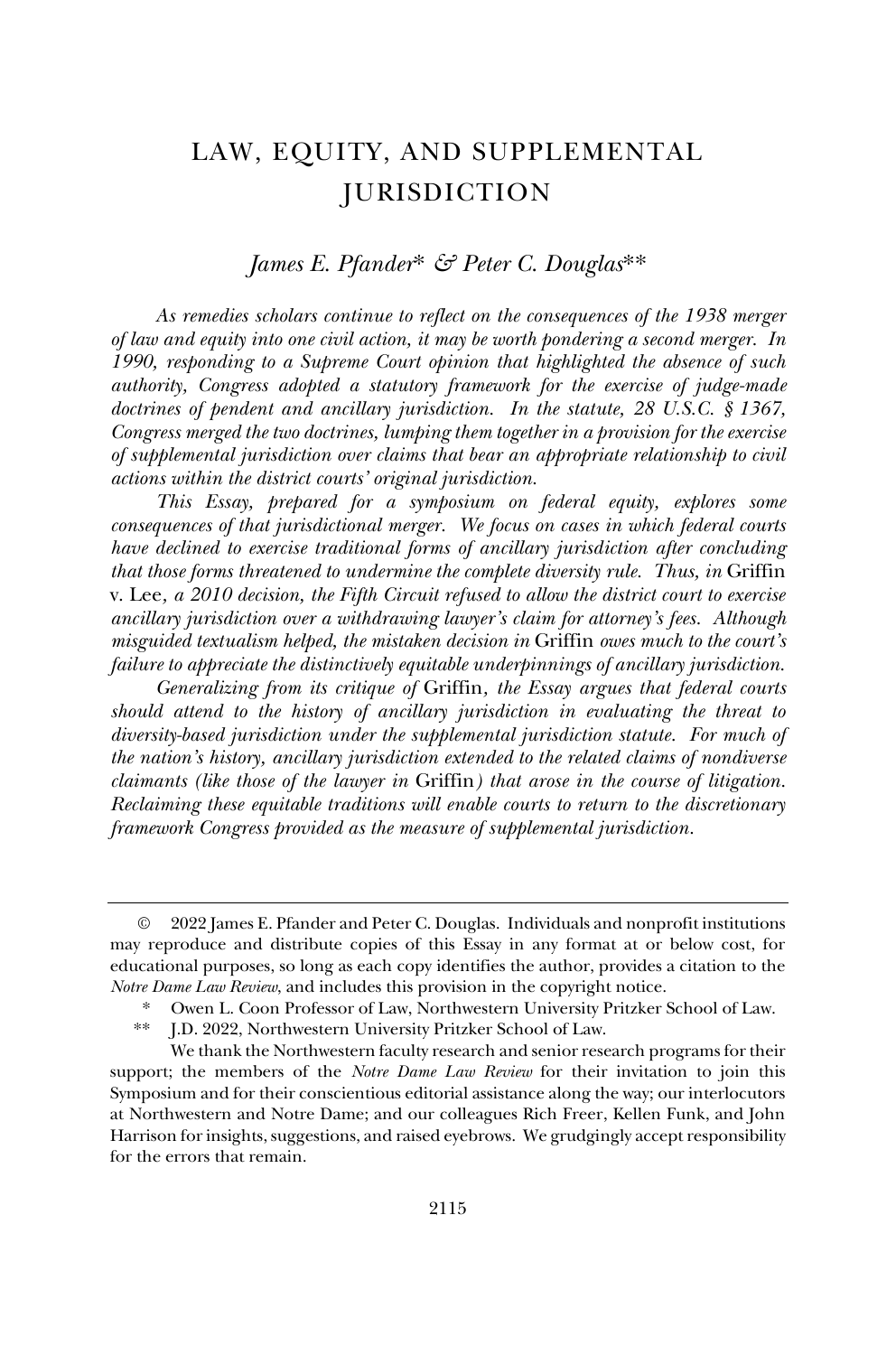#### **INTRODUCTION**

Scholars worry that we have lost something important with the merger of law and equity into a single civil action.<sup>1</sup> The same might be said of the joinder of pendent and ancillary jurisdiction into an allpurpose doctrine of supplemental jurisdiction.<sup>2</sup> By demanding a statutory text in *Finley v. United States*<sup>3</sup> and then giving the resulting statute, 28 U.S.C. § 1367, a wooden reading in *Exxon Mobil v. Allapattah Services*, the Supreme Court has deprived the doctrine of its flexibility.<sup>4</sup> Following the Court's lead, lower court results seem unfair, wasteful, and depressingly predictable.

Consider *Griffin v. Lee*. 5 There, a citizen of Mississippi (Griffin) commenced an action in Louisiana state court to reform a trust and recover for fraud.<sup>6</sup> Following removal to federal court based on diversity, Griffin prevailed in part, and the district court ordered the payment of proceeds from a reformed trust as compensation.<sup>7</sup> The lawyer who represented Griffin for a time in state and federal court

<sup>1</sup> *See*, *e.g.*, Samuel L. Bray & Paul B. Miller, *Getting Into Equity*, 97 NOTRE DAME L. REV. 1763, 1767 (2022); Andrew Kull, *Equity's Atrophy*, 97 NOTRE DAME L.REV. 1801, 1805 (2022).

<sup>2</sup> "The terms of § 1367 do not acknowledge any distinction between pendent jurisdiction and the doctrine of so-called ancillary jurisdiction. Though the doctrines of pendent and ancillary jurisdiction developed separately as a historical matter, the Court has recognized that the doctrines are 'two species of the same generic problem. . . .'" Exxon Mobil Corp. v. Allapattah Servs., Inc., 545 U.S. 546, 559 (2005) (quoting Owen Equip. & Erection Co. v. Kroger, 437 U.S. 365, 370 (1978)); *see also* 13D CHARLES ALAN WRIGHT, ARTHUR R. MILLER, EDWARD H. COOPER & RICHARD D. FREER, FEDERAL PRACTICE & PROCEDURE § 3567 (3d ed. 2008) ("Supplemental jurisdiction is a generic term encompassing what courts historically called 'pendent' and 'ancillary' jurisdiction."); Richard D. Freer, Essay, *Compounding Confusion and Hampering Diversity: Life After* Finley *and the Supplemental Jurisdiction Statute*, 40 EMORY L.J. 445, 471–73 (1991) (discussing how § 1367 codifies "pendent" and "ancillary" jurisdiction under the "generic term 'supplemental jurisdiction'").

<sup>3</sup> *See* 490 U.S. 545, 552 (1989). On the centrality of *Finley*'s textualism to the adoption of a statutory framework, see James E. Pfander, *Supplemental Jurisdiction and Section 1367: The Case for a Sympathetic Textualism*, 148 U. PA. L. REV. 109, 119–20 (1999).

<sup>4</sup> *See Exxon Mobil*, 545 U.S. at 546–72 (concluding that the statute altered the diversitybased jurisdictional rules governing aggregation of claims under Federal Procedural Rules 20 and 23).

<sup>5</sup> 621 F.3d 380 (5th Cir. 2010) (per curiam).

<sup>6</sup> *Id.*

<sup>7</sup> *Id.* at 382–83.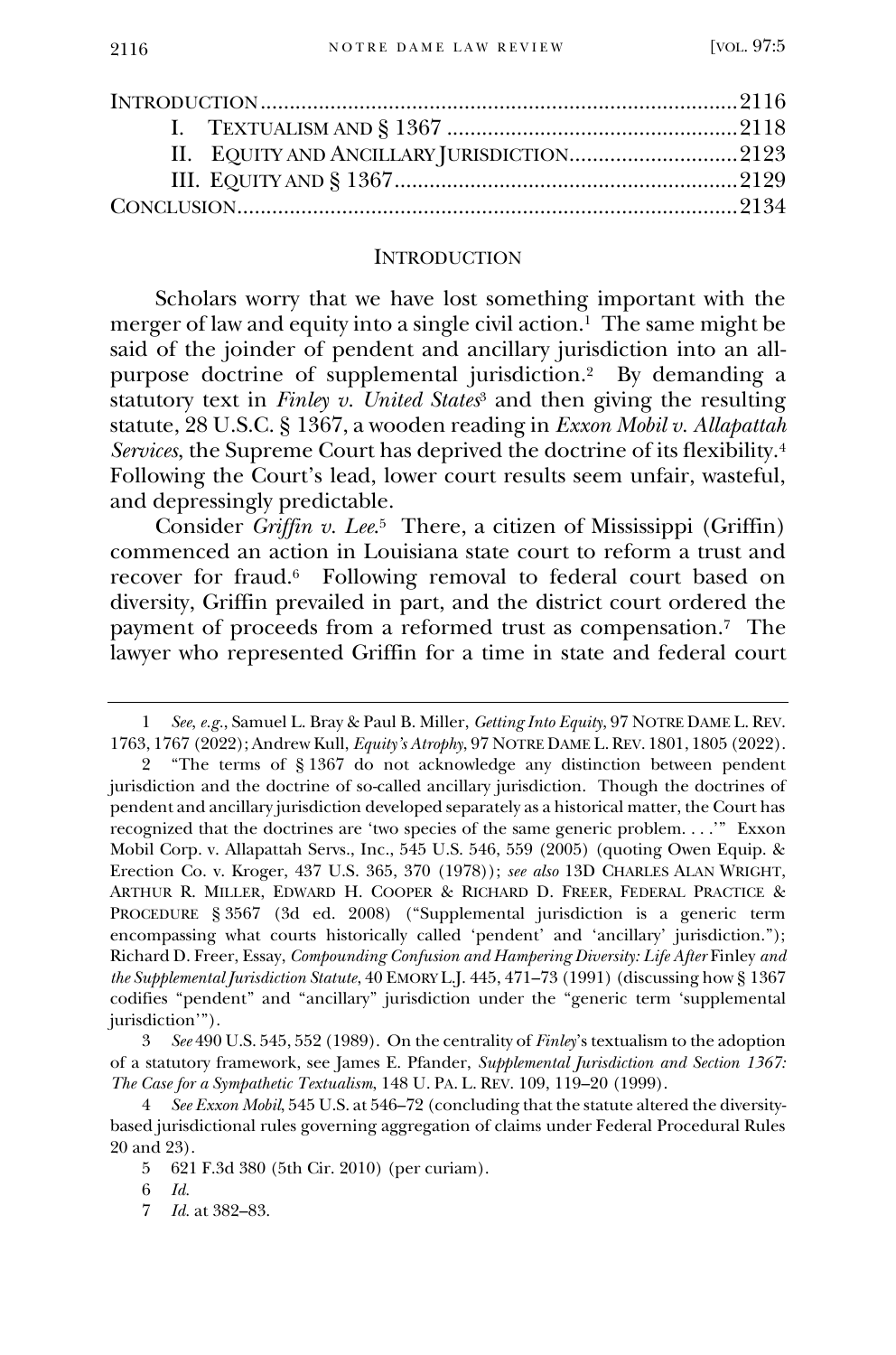(Lee) would withdraw from the representation but nonetheless filed an application to recover his lawyer's fee from the proceeds of any money Griffin recovered from the defendants.<sup>8</sup> After a bench trial, the district court awarded Lee \$16,068. 9 But the Fifth Circuit overturned that award, finding (on its own motion) that the district court lacked supplemental jurisdiction over Lee's claim.<sup>10</sup> As the Fifth Circuit explained, Lee lacked citizenship diversity with the opposing individual trust fund defendants (all of whom were from Louisiana), and his claim did not meet the diversity statute's \$75,000 threshold.<sup>11</sup> Lee, apparently, was expected to start over in a separate state court proceeding, presumably naming his former client as the defendant.<sup>12</sup>

The result seems hard to square with the goal of litigation economy that underlies the expansion of supplemental jurisdiction. Who better to evaluate the contributions Lee made to securing relief on behalf of his client than the judge who presided over the proceeding? It also seems wholly inconsistent with the traditional use of ancillary bills in equity, which evolved to allow a party to assert a new claim to a fund or res that had been brought before the court for equitable distribution. Lee's claim for his fee, as a lawyer seeking protection upon withdrawal from litigation, falls comfortably within this ancillary tradition. But the ancillary jurisdiction tradition has been submerged in the supplemental jurisdiction statute and by its textual treatment of party intervention. Rather than engage with history, equity, and fairness, the Fifth Circuit's per curiam opinion offers a disquisition on plain language hard-hearted enough to make the *Finley* majority blush with pride.

In this Essay, we suggest that *Griffin* and other similar cases reveal the jurisdictional consequences of the merger of law and equity. Just as equity's distinctive voice has sometimes been distorted when joined

11 *Id.* at 385–86.

12 Jurisdictional law offers a range of doctrines that seek to avoid the necessity for litigation in both state and federal court and to ward off do-overs when jurisdictional requirements fail. As Part II explains, the rise of ancillary jurisdiction and its codification in § 1367 were informed by notions of litigation efficiency to stave off duplicative proceedings. In addition, the Supreme Court has sought to narrow the scope of jurisdictionality, and the dysfunctional results such characterizations produce, by treating statutory elements as mandatory rather than jurisdictional. *See infra* note 103. In an earlier era, the Fifth Circuit itself understood these considerations. *See* Mas v. Perry, 489 F.2d 1396, 1401 (5th Cir. 1974) (concluding that the husband's claim met the diversity requirement and adding that the complete interdependence of their claims made it sensible for the district court to adjudicate the wife's claim as well as a matter of "sound judicial administration").

<sup>8</sup> *Id.* at 383.

<sup>9</sup> *Id.*

<sup>10</sup> *Id.* at 382.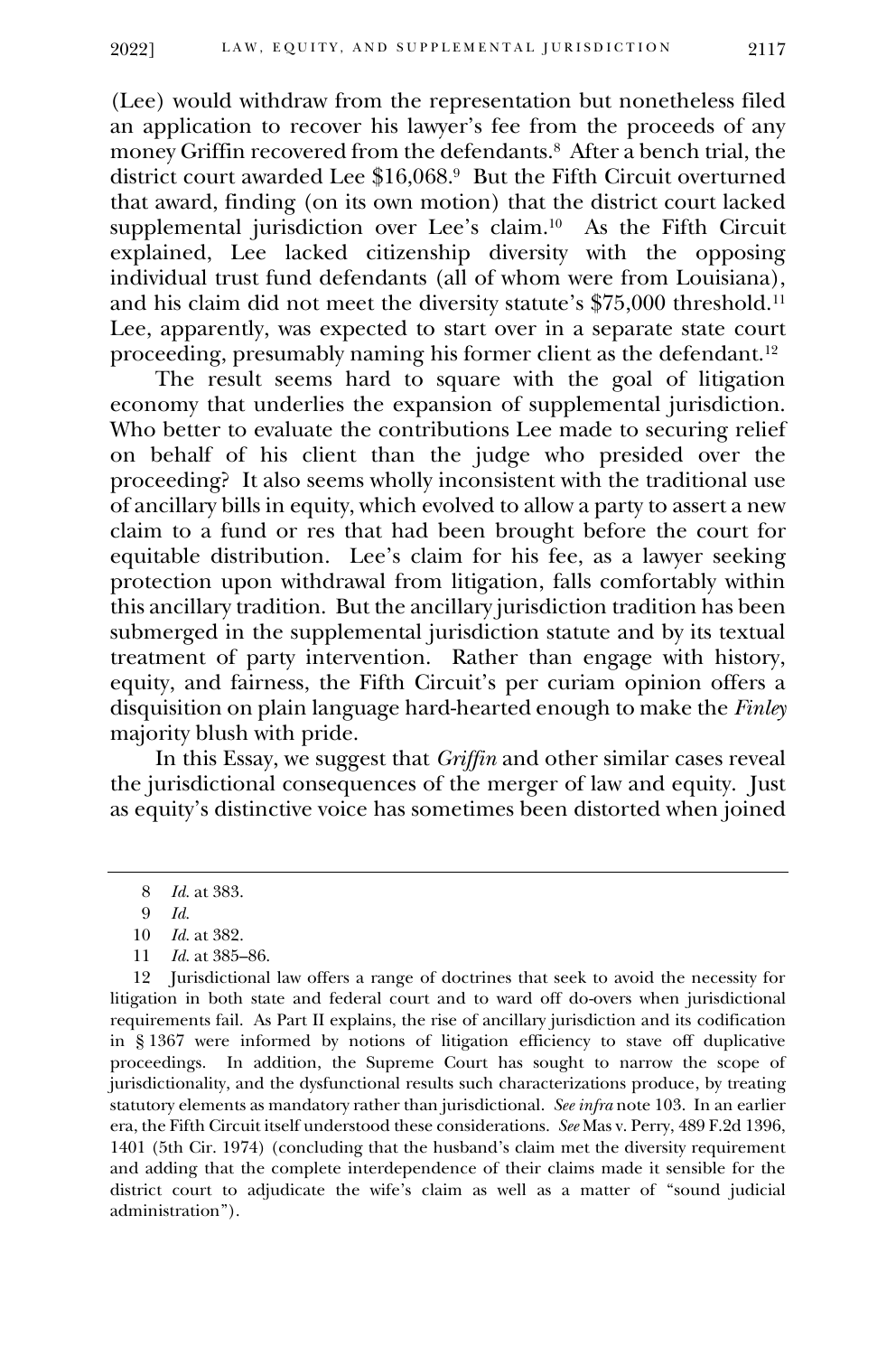with law and transmitted through one civil action, so too may the distinctive quality of ancillary jurisdiction in equity be lost through its incorporation into supplemental jurisdiction. The *Griffin* court was content to apply its own narrow view of the plain meaning of the statute, apparently unaware of (or unconcerned by) an equitable tradition that argued in favor of exercising adjudicatory power over the attorney's claim. We question that analytical approach. We urge instead that federal courts consider the distinctive role of equity as they evaluate ancillary forms of supplemental jurisdiction. Just as courts of equity entertained ancillary claims that failed to pass jurisdictional muster on their own, so too should federal courts today look for ways to interpret § 1367 that will honor the equitable traditions that gave rise to ancillary jurisdiction and were incorporated into the statute.

We set down our thoughts on law, equity, and supplemental jurisdiction in three parts. We begin in Part I by sketching the statutory issues that proved decisive in *Griffin*, including the problem of intervening parties as taken up by the drafters of § 1367. We then explore in Part II the historical roots of the intervention problem, distinguishing between original suits in law and equity that were required to meet the complete diversity requirement and ancillary bills to which the requirement was deemed inapplicable. Finally, we turn in Part III to a proposed solution. We suggest that the so-called Rule 19/24 anomaly on which the statute's drafters predicated their approach did not concern itself with the exercise of ancillary jurisdiction. Indeed, the exercise of ancillary jurisdiction in cases like *Griffin* does not offend complete diversity as understood for much of the nation's history. Along the way, we call for an interpretive approach to supplemental jurisdiction that leaves room for attentive consideration of sound jurisdictional policy.

## I. TEXTUALISM AND § 1367

For much of the past thirty years, the Supreme Court has been delivering text-based lectures to lower courts called upon to consider issues of supplemental jurisdiction. It began in *Finley*, Justice Scalia's formative refusal to allow the exercise of pendent-party jurisdiction where Congress had failed to authorize such jurisdiction by statute.<sup>13</sup> It continued in *Exxon Mobil*, where the Court concluded that § 1367

<sup>13</sup> *See* Finley v. United States, 490 U.S. 545, 548, 552 (1989) (emphasizing that the Constitution must have given federal courts capacity to assert jurisdiction and an "*act of Congress must have supplied it*"). Earlier decisions, such as *Aldinger v. Howard*, had not categorically ruled out pendent-party jurisdiction but had evaluated its propriety in light of the particular statutory framework. 427 U.S. 1, 2 (1976).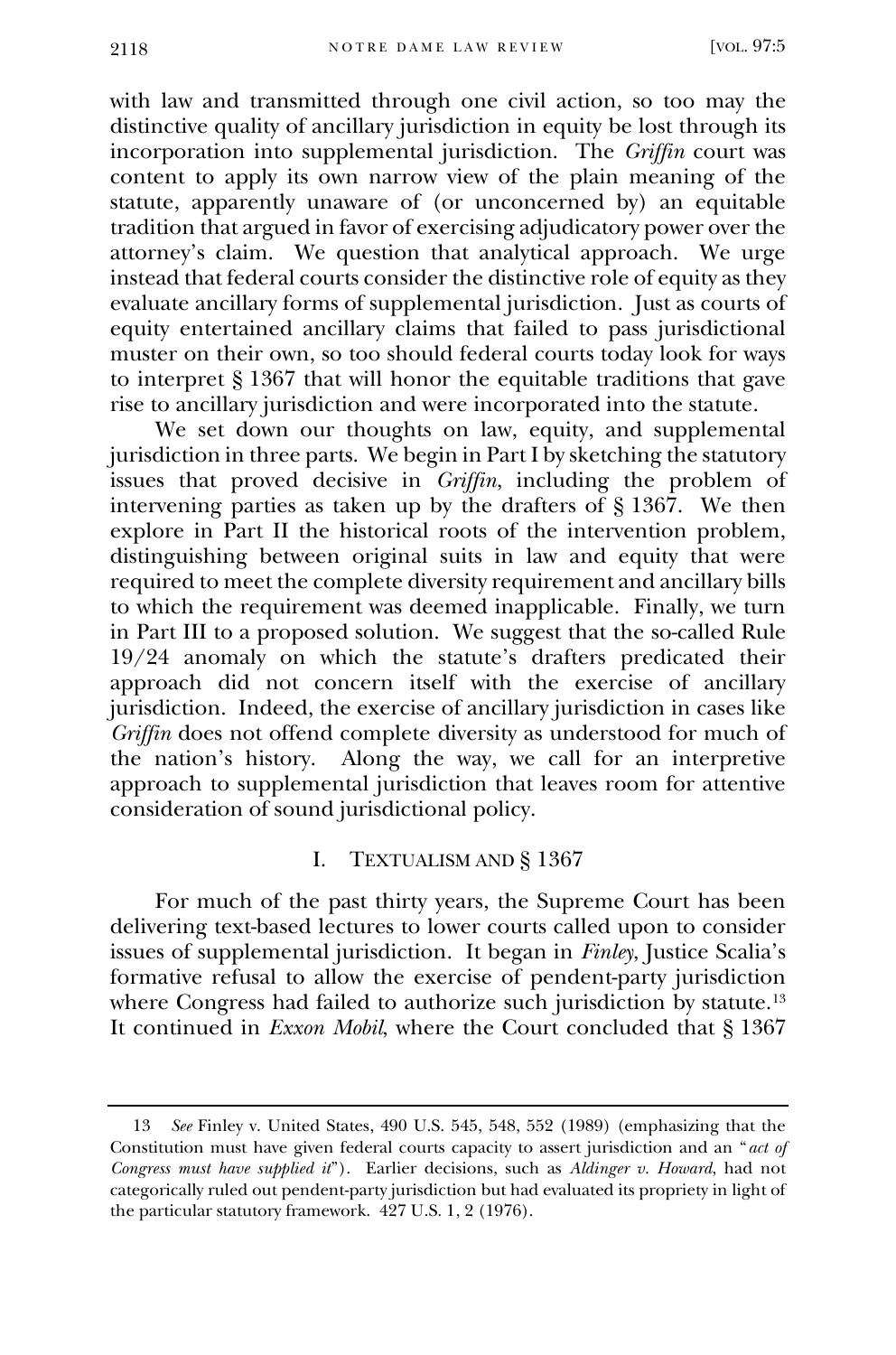had overruled its prior decision in *Zahn*. 14 Along the way, the Court confronted the suggestion of the statute's drafters that the federal courts should avoid that result through interpretation. The Court derided that suggestion as an attempt to "circumvent the Article I process" of bicameralism and presentment and as a confirmation of the "worst fears of [the] critics" of the use of legislative history.<sup>15</sup> The text, apparently, was to control.

Despite its hymns to the centrality of text, much of what the Court has done tempers the lessons of text with *sotto vocce* acceptance of the relevance of sound jurisdictional policy. *Finley* purported to reaffirm the validity of several forms of supplemental jurisdiction that lacked any textual predicate, choosing to focus its criticisms on pendent-party jurisdiction.<sup>16</sup> Similarly, *Exxon Mobil* smuggled a non-text-based construct—the contamination theory—into its analysis to prevent its interpretation of the statute from dismantling the complete diversity rule.<sup>17</sup> The Court never explained why, in a statute like § 1332 that requires both citizenship diversity and an amount in controversy, its contamination theory would apply as a textual matter only to the citizenship requirement.<sup>18</sup> The *Exxon Mobil* Court's textualism thus turns out to be something of a distraction; its decision implements a judge-made preference for citizenship diversity as the more fundamental check on the district court's authority.<sup>19</sup>

15 *Exxon Mobil*, 545 U.S. at 570.

18 Of course, the Court's contamination theory had not in terms appeared in any prior decision applying diversity of citizenship jurisdiction. The Court developed the theory to preserve complete diversity, recognizing that it made little sense to read § 1367 as abrogating that long-standing rule. But it did not anchor the theory in any textual provision. *Id.* at 562.

19 The dissent pointed out this anomaly and suggested instead an approach would have given effect to both elements of § 1332 as barring the assertion of original jurisdiction over the claims. *See Exxon Mobil*, 545 U.S. at 585 & n.5 (Ginsburg, J., dissenting) (noting

<sup>14</sup> *See* Exxon Mobil Corp. v. Allapattah Servs., Inc., 545 U.S. 546, 566–67 (2005) (overruling Zahn v. Int'l Paper Co., 414 U.S. 291, 301 (1973), which had refused to allow a district court to exercise supplemental jurisdiction over claims that failed to meet the amount-in-controversy threshold on their own).

<sup>16</sup> *See Finley*, 490 U.S. at 556 (noting that the *Gibbs* line of cases similarly lacked any statutory underpinning but explaining that the Court did not intend to overturn pendent claim jurisdiction). *Finley* also acknowledged the existence of ancillary jurisdiction without suggesting that its lack of textual support would foreclose its assertion in the future. *Id.* at 551.

<sup>17</sup> The problem for the Court in *Exxon Mobil* stemmed from the fact that its reading of § 1367(b) would eliminate the complete diversity requirement for plaintiffs joined under Rule 20. To sidestep that problem and preserve complete diversity, the Court applied its "contamination" theory in concluding that joinder of nondiverse parties would contaminate the litigation and require its dismissal. *See Exxon Mobil*, 545 U.S. at 560, 562 (contamination theory applies only to the requirement of citizenship diversity and not to the amount in controversy).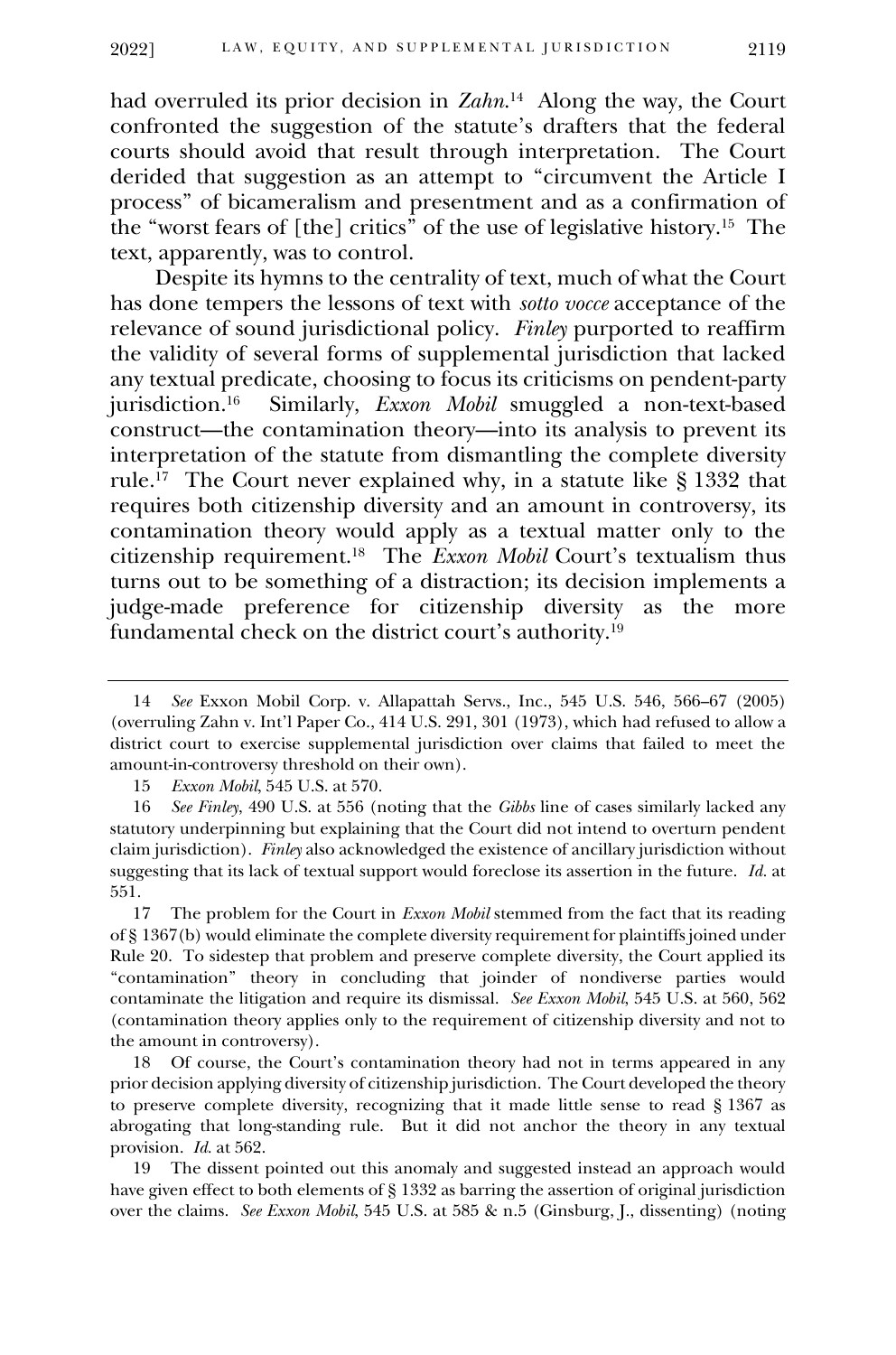Apart from its faint-hearted textualism, the Court has at times suggested that some matters of supplemental jurisdiction may lie entirely beyond the purview of the text. Thus, in *Kokkonen v. Guardian Life Insurance*, the Court identified two forms of ancillary jurisdiction.<sup>20</sup> The first form "permit[s] disposition by a single court of claims that are, in varying respects and degrees, factually interdependent."<sup>21</sup> Because this form of ancillary jurisdiction depends on the factual interdependence of claims, it logically aligns with the ancillary jurisdiction codified in § 1367. The second form "enable[s] a court to function successfully ... to manage its proceedings, vindicate its authority, and effectuate its decrees."<sup>22</sup> The *Kokkonen* Court appears to have viewed this "ancillary enforcement" jurisdiction as flowing not from the authority conferred by § 1367 but from a court's "inherent power."<sup>23</sup> So much, then, for *Finley*'s notion that all assertions of judicial power require some sort of textual predicate.

20 Kokkonen v. Guardian Life Ins. Co. of Am., 511 U.S. 375, 379 (1994) ("Generally speaking, we have asserted ancillary jurisdiction (in the very broad sense in which that term is sometimes used) for two separate, though sometimes related, purposes . . . .")*; see also*  Peacock v. Thomas, 516 U.S. 349, 354 (1996); Jeffrey A. Parness & Daniel J. Sennott, *Expanded Recognition in Written Laws of Ancillary Federal Court Powers: Supplementing the Supplemental Jurisdiction Statute*, 64 U. PITT. L. REV. 303, 325 (2003) (both "forms of ancillary federal district court powers can encompass issues involving recoveries of attorneys' fees"); Zimmerman v. City of Austin, 969 F.3d 564 (5th Cir. 2020) (evaluating jurisdiction over a fee petition both under § 1367 and under ancillary enforcement jurisdiction). Notably, despite the absence of statutory authority, Justice Scalia did not question the viability of ancillary jurisdiction. *See Finley*, 490 U.S. at 551 (confirming that a federal court "may assert authority over such a claim 'ancillary' to jurisdiction otherwise properly vested—for example, when an additional party has a claim upon contested assets within the court's exclusive control").

21 *Kokkonen*, 511 U.S. at 379–80.

22 *Id.* at 380. Addressing "issues regarding attorneys' fees" which arise from "disrespect or some other wrongful conduct during civil litigation[,]" falls within a federal court's "vindication authority" even "where there is no applicable statute, court rule or other written law." Parness & Sennott, *supra* note 20, at 331.

23 *Kokkonen*, 511 U.S. at 380 (recognizing that the lower courts had relied on ancillary enforcement jurisdiction, "judging from their references to 'inherent power'"); *see also* 13 CHARLES ALAN WRIGHT, ARTHUR R. MILLER, EDWARD H. COOPER & RICHARD D. FREER, FEDERAL PRACTICE & PROCEDURE § 3523.2 (3d ed. 2008) ("It seems clear that § 1367 does not apply to this form of ['ancillary enforcement'] jurisdiction."). One might argue (as one of our interlocutors has) that the jurisdiction rejected in *Griffin* might have been defended outside of the ambit of § 1367 as a form of ancillary enforcement jurisdiction. But we think the inherent power to deploy ancillary enforcement jurisdiction to enforce judgments differs from ancillary jurisdiction over claims to property or funds before the court. In any case, we think it better to get the statutory framework right, rather than to

that § 1332 does not "rank order" the two jurisdictional elements). The Court's emphasis on citizenship also seems odd, though, given its apparently unthinking assumption that *Supreme Tribe of Ben-Hur v. Cauble*, 255 U.S. 356, 367 (1921), defines the citizenship of a plaintiff class by reference to that of the named plaintiff.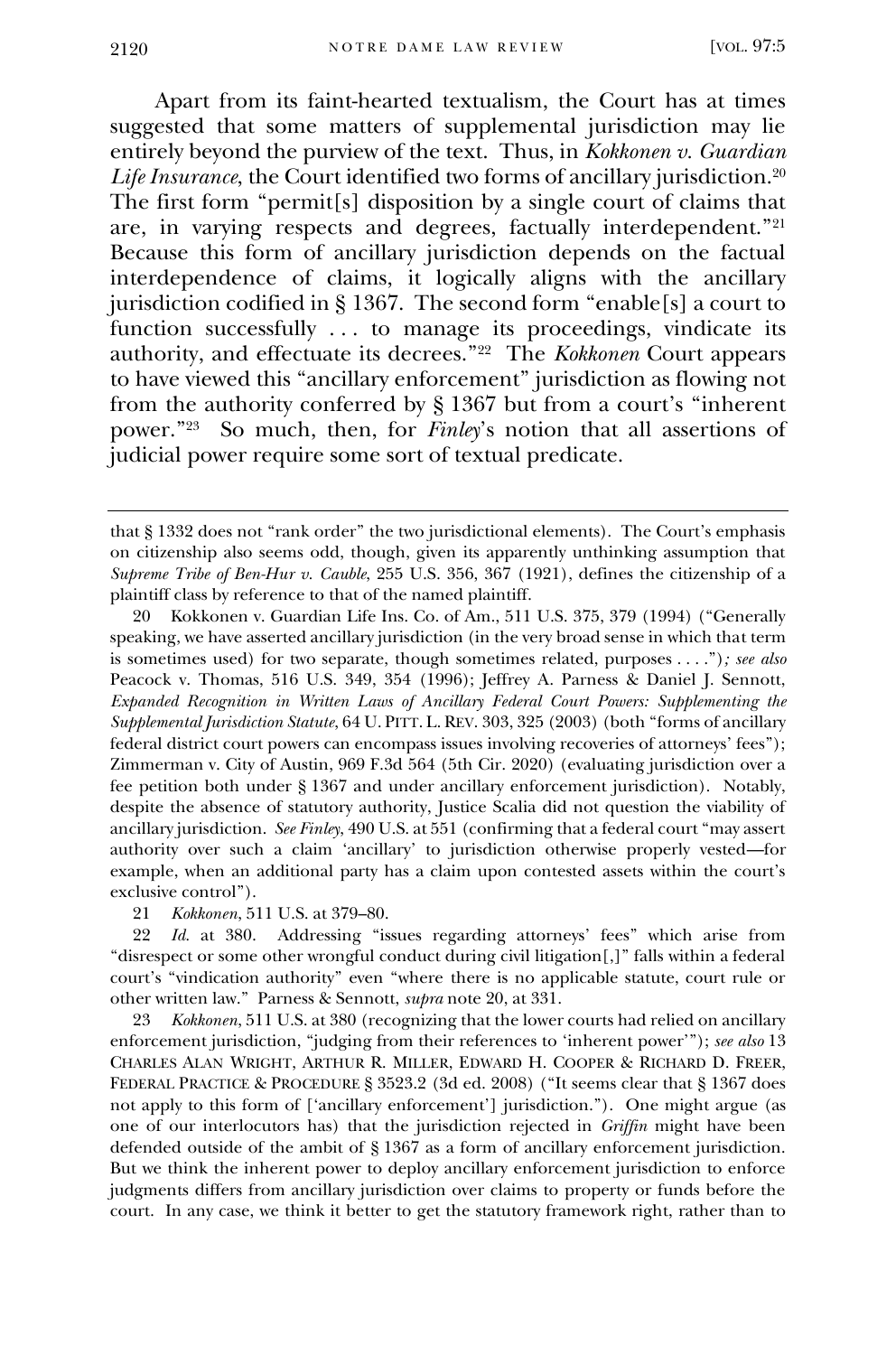Unfortunately, the Court's cases do not openly acknowledge the limits of its textualism or explain where the demands of textualism should yield to concerns with good jurisdictional policy. And that lack of clarity translates into lower court decisions like *Griffin v. Lee*, exalting wooden textualism over the claims of fairness, convenience, equity, and good conscience. A citizen of Mississippi, Griffin brought suit for reformation of a trust, naming the trustee (Chase) and its officers (from Louisiana) as defendants.<sup>24</sup> Following removal of the case based on diversity, Griffin secured at least a portion of the relief sought.<sup>25</sup> Having represented Griffin in state and federal court, Lee sought to collect an attorney's fee for his work on the matter by pursuing any funds that might later be released to Griffin.<sup>26</sup> The district court agreed to hear Lee's claim and awarded him \$16,068. 27

On appeal the Fifth Circuit directed the district court to dismiss Lee's claim for want of supplemental jurisdiction.<sup>28</sup> Lee was nondiverse in relation to the original defendants from Louisiana and his claim did not meet the statutory threshold for diversity.<sup>29</sup> His joinder as a suitor in the initial proceeding would have thus destroyed diversity.<sup>30</sup> Recognizing that supplemental jurisdiction might nonetheless attach, the court ruled that the proposed claim for fees ran afoul of § 1367(b).<sup>31</sup> Lee was an intervenor and thus could not join if his claim would violate the requirements of the diversity statute.<sup>32</sup> By the Fifth Circuit's lights, Lee was a plaintiff, properly aligned in opposition to the trustee and its officers, and his joinder would thus violate the precepts of diversity of citizenship.<sup>33</sup>

In rejecting sensible arguments in support of jurisdiction, the Fifth Circuit portrayed its result as compelled by text and *Exxon Mobil*. The district court had aligned Lee in opposition to Griffin (not the trustees), thereby satisfying the diverse citizenship requirement.<sup>34</sup> The

25 *See id.* at 382–83.

27 *Id.* at 383.

- 29 *Id.* at 386.
- 30 *Id.*
- 31 *Id.* at 388.
- 32 *Id.*
- 33 *Id.*

34 Prior to the merger of law and equity, one supposes that Lee would have been aligned as a defendant. As Equity Rule 37 stated, "any person may be made a defendant

build up a separate source of ancillary jurisdiction outside § 1367. *Cf.* Exact Software N. Am., Inc. v. DeMoisey, 718 F.3d 535, 539–44 (6th Cir. 2013) (considering ancillary enforcement jurisdiction as the basis for jurisdiction over claims to an attorney's fee but rejecting such reliance because "backing out of an agreement [to pay a fee] is not the same thing as violating a court order").

<sup>24</sup> *See* Griffin v. Lee, 621 F.3d 380, 382 (5th Cir. 2010) (per curiam).

<sup>26</sup> *Id.*

<sup>28</sup> *Id.* at 390.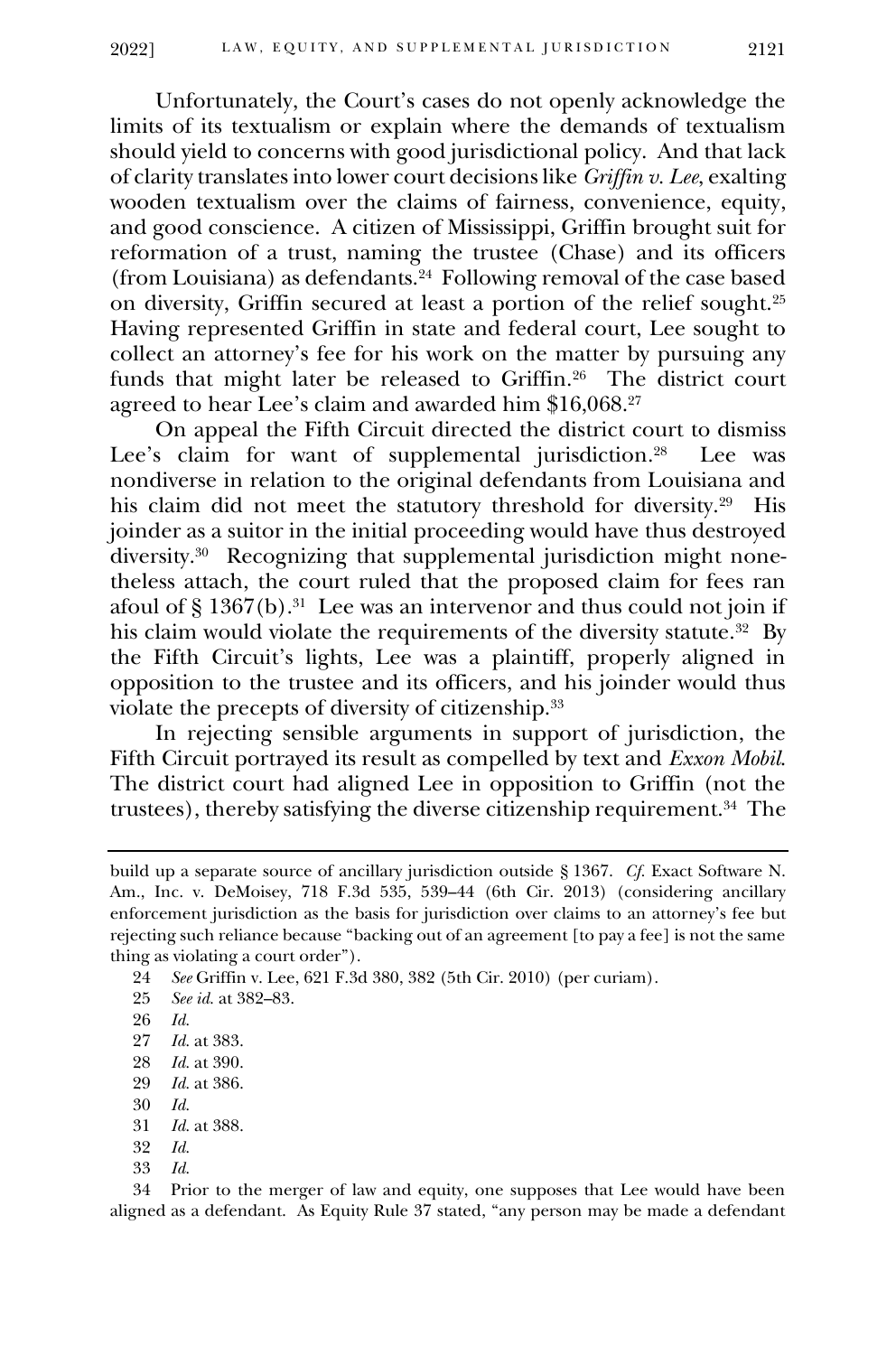Fifth Circuit rejected that alignment, declaring without explanation that Lee was best seen as a co-plaintiff with Griffin seeking to impress a lien on trust funds.<sup>35</sup> The court nodded in the direction of arguments from convenience and efficiency, the currency of supplemental jurisdiction.<sup>36</sup> But returning to textualism, the court explained that sympathy for Lee's plight cannot "confer jurisdiction upon the courts where Congress has, according to the Supreme Court, unambiguously chosen to limit such jurisdiction."<sup>37</sup>

Perhaps the most frustrating thing about the decision was its petty, schoolmarmish quality. Rather than expressing some open-mindedness toward the district court's apparently sensible resolution of a fee dispute, the Fifth Circuit chose to offer a lecture on limited judicial power. In doing so, the court overlooked both historic and statutory guideposts that should have led it to confirm the district court's decision (instead of ordering a do-over in state court). As for the history, courts have long exercised ancillary jurisdiction over fee disputes that arise in the aftermath of litigation, especially where suits in equity bring a trust fund or other property within the constructive custody of the court.<sup>38</sup> Had it acknowledged that traditional conception of ancillary jurisdiction, the Fifth Circuit might have been hard pressed to view post-judgment litigation over fees as truly "inconsistent with the jurisdictional requirements of section 1332" the standard specified in § 1367(b).<sup>39</sup> We explore both the history and the applicable text in the next two parts.

who has or claims an interest adverse to the plaintiff." W. M. LILE, LECTURES ON EQUITY PLEADING AND PRACTICE WITH FORMS AND THE NEW FEDERAL EQUITY RULES 241 (1916).

<sup>35</sup> *See Griffin*, 621 F.3d at 388. The court explained that alignment was to be determined by the "ultimate" interests of the party in the outcome of the action. *Id.* It may be true that Lee shared his former client's desire for a successful reformation action but the focus of the dispute had narrowed to one between Griffin and Lee over fees. *Id.* 

<sup>36</sup> *Id.* at 389–90. The argument from jurisdictional policy and convenience might well have incorporated some awareness that the district court, having presided over the dispute, was well-placed to evaluate Lee's contributions.<br>37 *Id.* (citing *Exxon Mobil.* 545 U.S. at 567)

<sup>37</sup> *Id.* (citing *Exxon Mobil*, 545 U.S. at 567).

<sup>38</sup> We collect these cases in Part II, which one commentator summarized as follows: [W]here, subsequent to the filing of the original bill, inchoate or contingent interests involved in the suit have . . . become vested; or, where such interests have, by the occurrence of new facts, devolved upon other persons, such enlarged interests or new parties should be brought before the court by a supplemental bill.

LILE, *supra* note 34, at 55.

<sup>39</sup> 28 U.S.C. § 1367(b) (2018).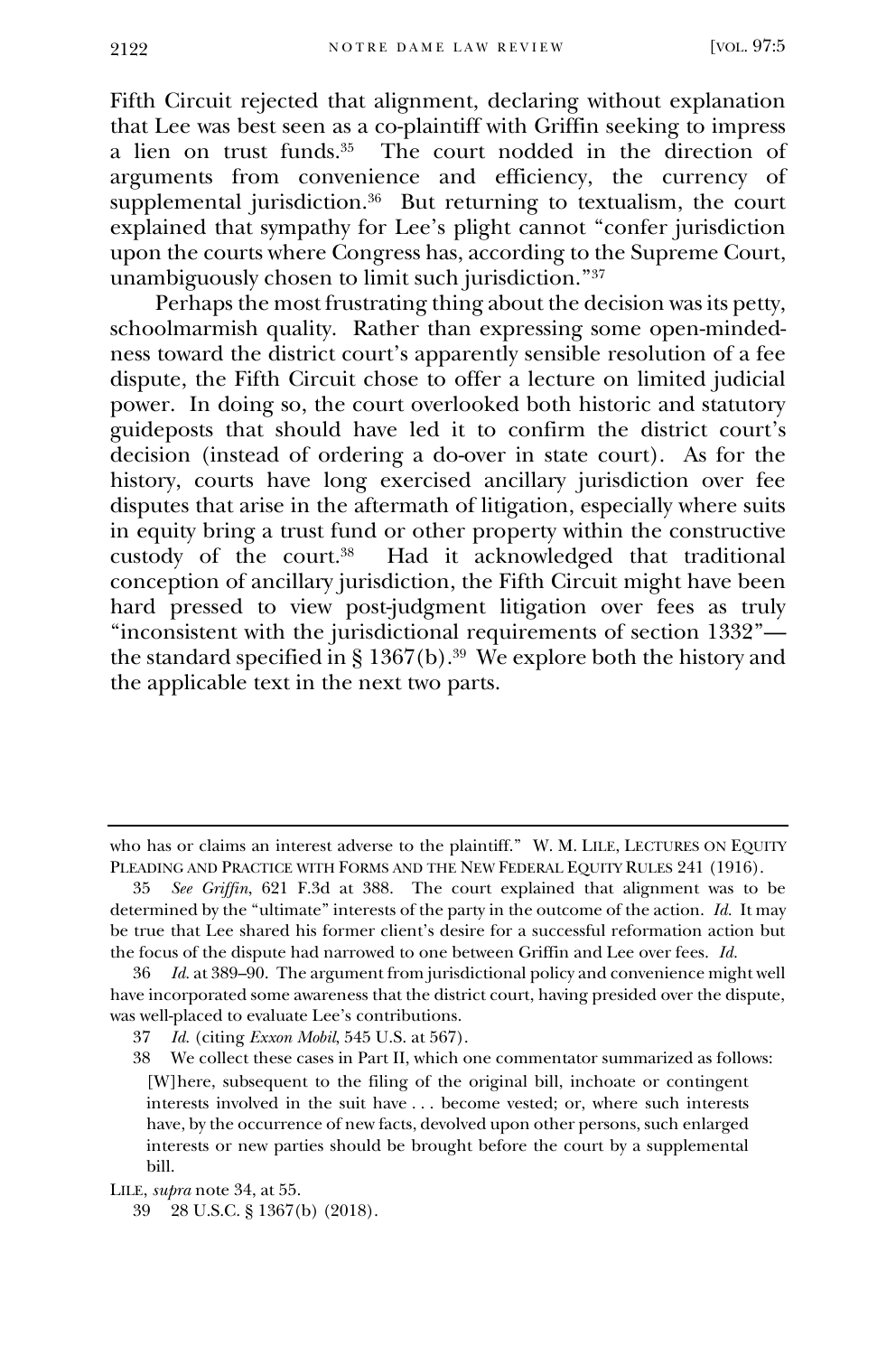#### II. EQUITY AND ANCILLARY JURISDICTION

In formative cases during the last forty years in which the Court has evaluated the existence of supplemental jurisdiction, the plaintiffs brought suits at law. *Gibbs*, *Finley*, *Owen*, *Exxon Mobil*, all were cases in which the plaintiff(s) sought a judgment for money against specified defendants. But even as it narrowed access to pendent-party jurisdiction in *Finley*, the Court acknowledged that the doctrine of ancillary jurisdiction in equity allowed the joinder of claims by nondiverse parties.<sup>40</sup> This Part explores the equitable roots of ancillary jurisdiction and then considers how the doctrine's submersion in statutory supplemental jurisdiction has made it come to seem inaccessible in cases like *Griffin v. Lee*.

Nineteenth-century federal courts took the view that jurisdiction over the disposition of property brought before the court was exclusive.<sup>41</sup> That meant that state courts had no power to hear overlapping claims to the same property.<sup>42</sup> Exclusivity, in turn, demanded some expansion of the scope of the litigation, to protect the interests of those with a competing demand on the property. Building on the distinction between original and ancillary bills in equity, the Supreme Court developed a jurisprudence of ancillary jurisdiction.<sup>43</sup> Once a federal court secured original jurisdiction over a dispute between diverse parties that brought property before the court for administration—a trust or a railroad, say—the court had jurisdiction to hear a range of ancillary bills to that property. Equitable receiverships, a nineteenth-century alternative to bankruptcy jurisdiction, grew out of this conception of federal equitable priority and necessarily expanded to encompass closely related claims.<sup>44</sup>

Federal courts, sitting in equity, deployed ancillary jurisdiction to broaden their power to hear claims related to the property at the heart of the litigation. True, the requirements of diversity of citizenship fully

<sup>40</sup> *See* Finley v. United States, 490 U.S. 545, 551 (1989).

<sup>41</sup> *See* Hagan v. Lucas, 35 U.S. (10 Pet.) 400, 403 (1836) (explaining that property, having been brought before a state court through levy, was immune from federal process).

<sup>42</sup> *See* Covell v. Heyman, 111 U.S. 176, 184 (1884) (attachment by a federal marshal barred a subsequent replevin action in state court).

<sup>43</sup> On the nature of an original writ of injunction, brought to enable the equitable plaintiff to set up an equitable defense to enforcement at law, see James E. Pfander & Nassim Nazemi, Morris v. Allen *and the Lost History of the Anti-Injunction Act of 1793*, 108 NW. U. L. REV. 187, 190–91, 229–35 (2014).

<sup>44</sup> For an account of the equitable receivership and the role of equity in both setting up the estate's administration, in blocking competing litigation in state courts, and in expanding the scope of the litigation unit to include ancillary or auxiliary bills, see James E. Pfander & Nassim Nazemi, *The Anti-Injunction Act and the Problem of Federal-State Jurisdictional Overlap*, 92 TEX. L. REV. 1, 28–31 (2013).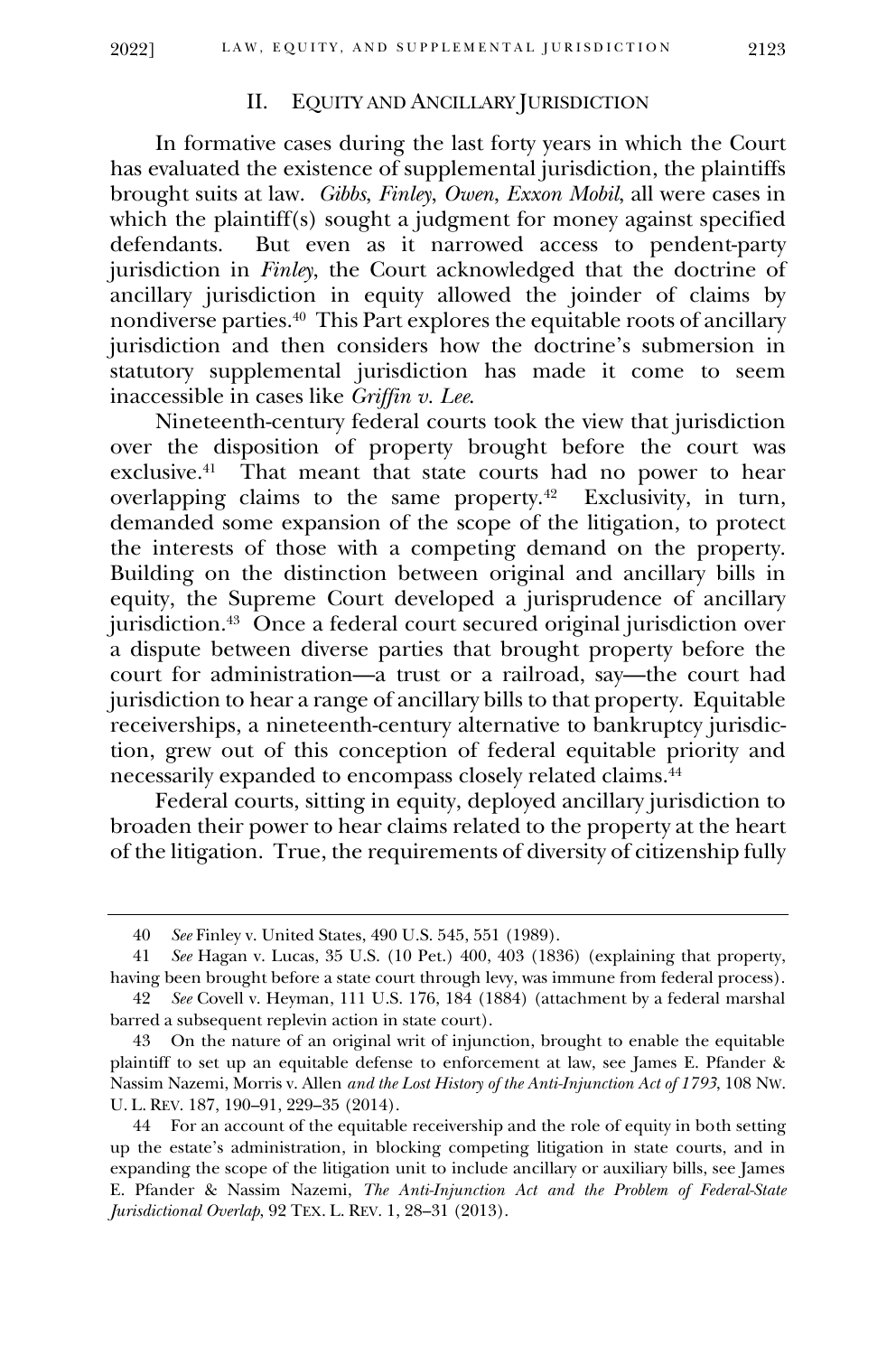applied to the original proceeding. But as the Court explained in *Krippendorf v. Hyde*, where an original suit places property within the control of a federal court, "common justice" entitles other claimants to secure a remedy "equal and adequate" to that available in state court had the underlying action been filed there.<sup>45</sup> The federal court may do so through "the exercise of the inherent and equitable powers of the court in auxiliary and dependent proceedings incidental" to the original litigation.<sup>46</sup> These inherent powers exist so that "every court of justice" can "control its own process so as to prevent and redress wrong."<sup>47</sup> In short, the federal court has a "duty . . . to prevent its process from being abused to the injury of third persons, and to protect its officers and its own custody of property in their possession, so as to defend and preserve its jurisdiction."<sup>48</sup> The elements of diversity jurisdiction did not govern access to court for these auxiliary and dependent proceedings.

To see these ideas in action, consider their application in *Krippendorf* itself. Litigation began with a proceeding at law for breach of contract. 49 Hyde brought suit against Frey & Maag, a configuration that satisfied the requirements of diversity, but Krippendorf possessed the property that was attached at the outset of the proceeding and claimed to be its rightful owner. 50 Krippendorf posted a bond to secure release of the property from Hyde's attachment<sup>.51</sup> When Hyde succeeded on the merits of the contract claim against Frey & Maag, Krippendorf paid the value of the bond to the marshal.<sup>52</sup> Yet Krippendorf still claimed the property (as now reflected in the proceeds of the bond) and brought a bill in equity naming the marshal and all other claimants to the fund. 53 The lower court would have remitted Krippendorf to a remedy at law, but the Supreme Court concluded on appeal that a bill in equity was the proper mode of

49 *Id.* at 276.

53 *Id.*

<sup>45</sup> 110 U.S. at 281–82*; see also* Edward C. Eliot, *Interventions in the Federal Courts*, 31 AM. L.REV. 377, 378–79 (1897) (noting that, where property was in the possession of the federal court, it was "regarded as necessary to the integrity of the Federal courts, exercising as they do a concurrent jurisdiction with the State courts," to "entertain applications of persons who may have rights in and about the subject-matter, and to give them full, complete and adequate remedies") (citing Gumbel v. Pitkin, 124 U.S. 131 (1888)).

<sup>46</sup> *Krippendorf*, 110 U.S. at 282; *see also* Eliot, *supra* note 45, at 379 (noting that the exercise of jurisdiction over intervening parties "is ancillary and auxiliary to the primary jurisdiction conferred by the proper institution of the original suit").

<sup>47</sup> *Krippendorf*, 110 U.S. at 282.

<sup>48</sup> *Id.* at 283.

<sup>50</sup> *Id.*

<sup>51</sup> *Id.* at 276–77.

<sup>52</sup> *Id.* at 277.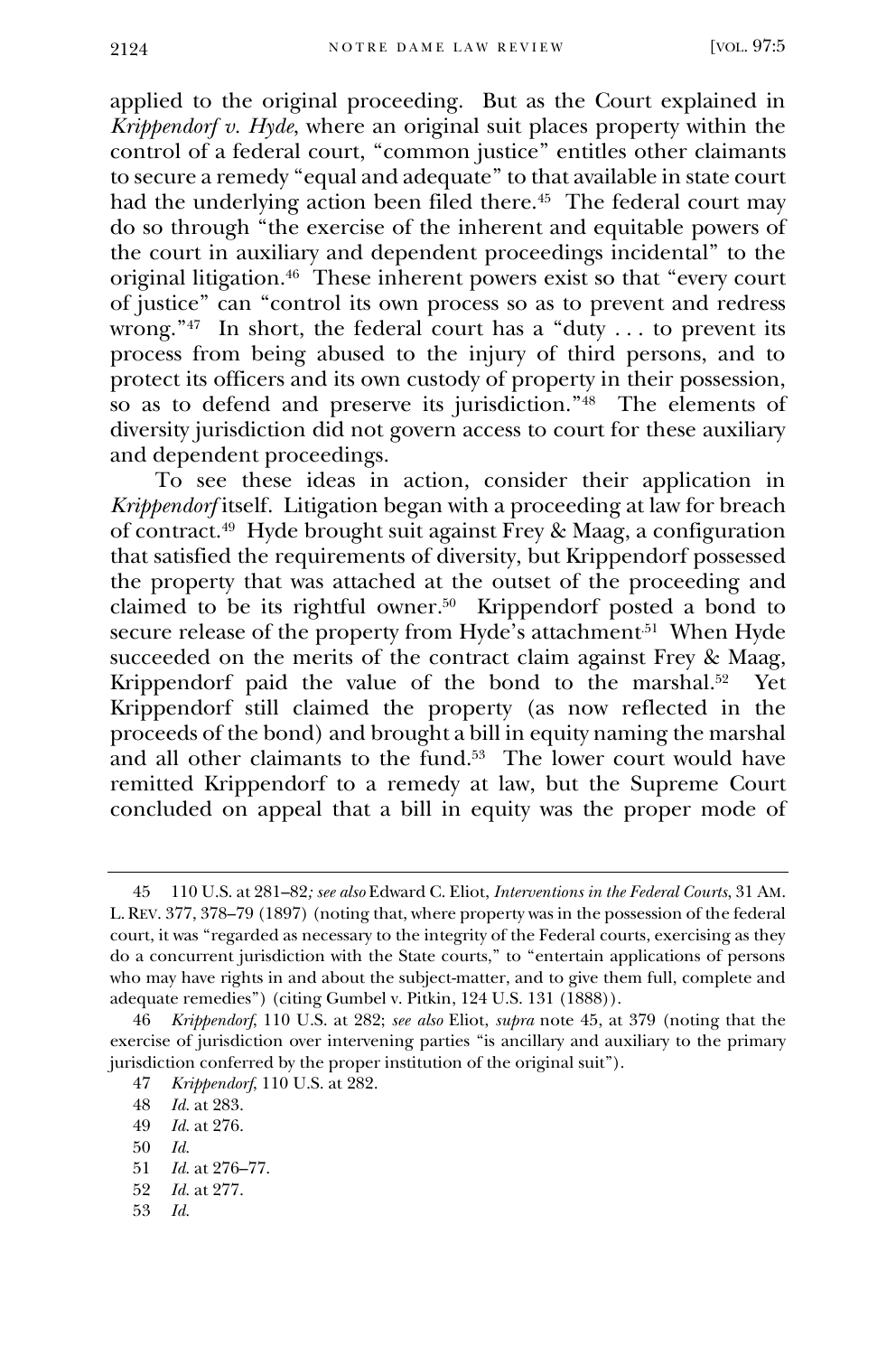seeking to press a claim to the proceeds of the bond as against the many other creditors of Feit and Maag.<sup>54</sup>

In reinstating Krippendorf's equitable proceeding, the Court explained that Krippendorf had a right to protect his interest in the proceeds of the bond by bringing an ancillary bill in equity.<sup>55</sup> The Court first concluded that the principles of equity allowed the exercise of ancillary jurisdiction even where the initial proceeding (by Hyde) was brought in law rather than at equity.<sup>56</sup> That conclusion required a further innovation. Instead of treating Krippendorf's original bill in equity as the measure of the parties' configuration for diversity purposes, the Court explained that the bill operated as an ancillary petition to participate in a pending cause over which the lower court had already secured jurisdiction. <sup>57</sup> In other words, while Krippendorf's petition might have been styled "an original bill in equity,"<sup>58</sup> federal courts were to regard the bill as an intervening petition, redesignated as "ancillary," and to allow the claim to be heard.<sup>59</sup> The rules governing diversity jurisdiction did not apply to such ancillary bills,

57 As the Court explained,

The bill in this case is not to be treated as an original bill in equity, for, as such, it could not be maintained. It is altogether ancillary to the principal action at law . . . and should be regarded as merely a petition in that cause, or dependent upon it and connected with it, as a petition *pro interesse suo*, or of intervention in an equity or an admiralty suit, asserting a claim to property or a fund in court, the subject of the litigation, which, owing to the peculiar relations between the courts of the States and of the United States, is a necessary resort to prevent a failure of justice . . . .

*Krippendorf*, 110 U.S. at 284–85.

58 *Id.* at 285. "The *Original Bill* is the first pleading filed by the plaintiff." LILE, *supra*  note 34, at 38. All subsequent bills are "*Bills not Original*." *Id.*

59 *See* Bray & Miller, *supra* note 1, at 1787 ("[F]rom equity's inception . . . grievances were entertained in equity entirely outside of the ambit of law and its institutional apparatus, and . . . any relief that might be awarded would be extralegal . . . . Complainants were *not* understood to bring an action at law precisely because they had no recourse or inadequate recourse at law. Instead, and consistent with equity's origins in exercise of prerogative powers of the crown, statements of grievances were referred to as *petitions*, persons bringing them as *petitioners* . . . ."); Eliot, *supra* note 45, at 380 (noting that, even where an intervenor sought only to assert a legal claim or defense, "he might bring what would ordinarily be called an original bill in equity" and that "such bill in equity will be regarded by the court as ancillary to the original suit and judgment, and not dependent upon conditions which might be required to give the court original or initial jurisdiction").

<sup>54</sup> *Id.*

<sup>55</sup> *Id.* at 287.

<sup>56</sup> *See* Freeman v. Howe, 65 U.S. (24 How.) 450, 460 (1861) ("The principle is, that a bill filed on the equity side of the court to restrain or regulate judgments or suits at law in the same court, and thereby prevent injustice, or an inequitable advantage under mesne or final process, is not an original suit, but ancillary and dependent, supplementary merely to the original suit, out of which it had arisen, and is maintained without reference to the citizenship or residence of the parties.").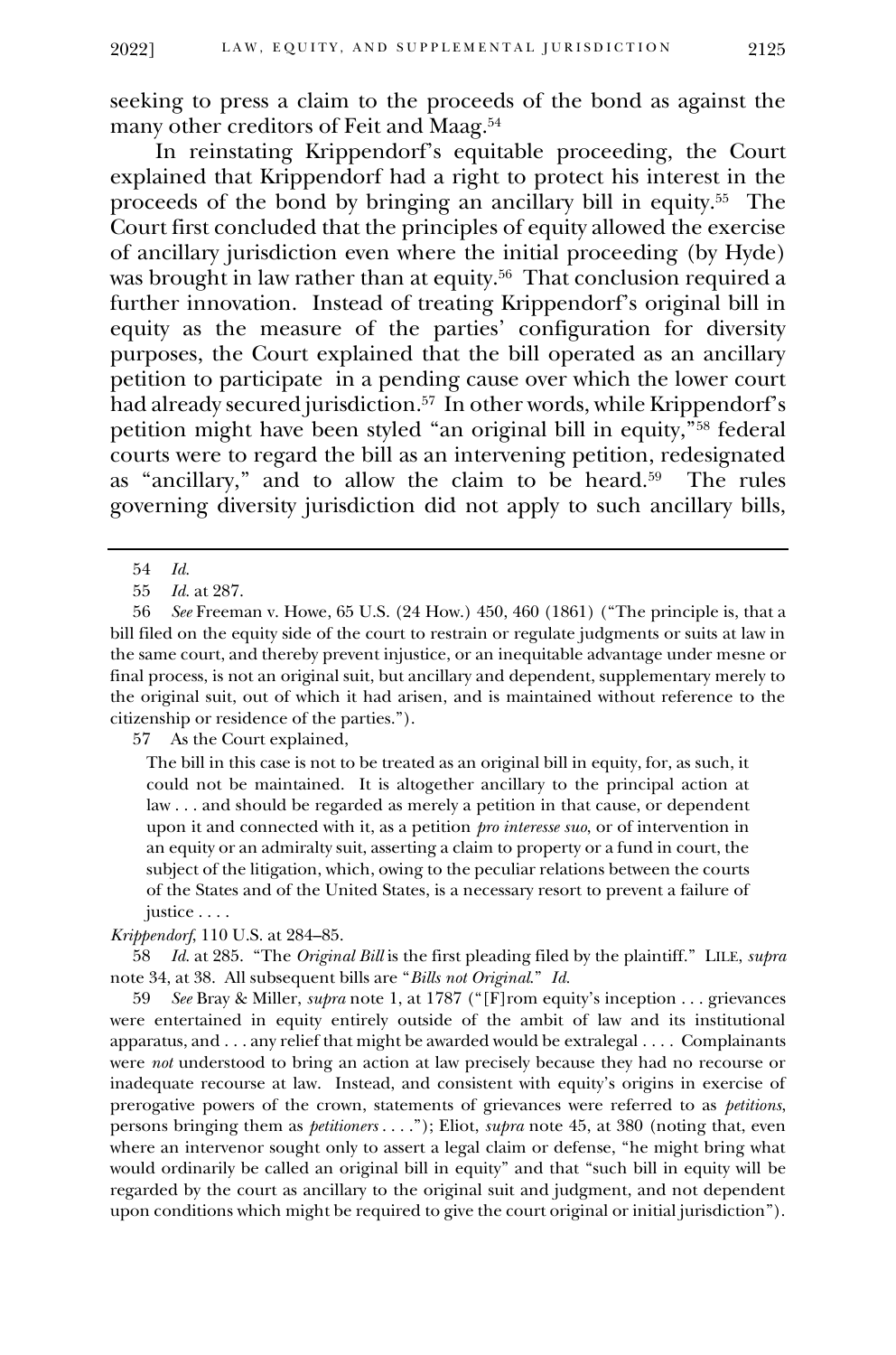meaning that Krippendorf was free to name co-citizens whose claims to the fund before the lower court did not satisfy the statutory threshold.

Given the procedural niceties in Krippendorf, one can easily see why the federal courts struggled to decide when to allow a nondiverse party to intervene in an action (as an ancillary matter of right) and when to do so only permissively.<sup>60</sup> These complicating niceties would soon bedevil the federal rule-makers, tasked as they were to frame the judicial inquiry into equity and good conscience that has shaped our notions of when intervention might overcome jurisdictional hurdles. Perhaps not surprisingly, claims to property that had been brought before the court came to occupy a preferred place in the intervention hierarchy. A perception that disposition of competing claims to property might prejudice an absentee encouraged expansive notions of intervention as of right; ancillary jurisdiction evolved alongside intervention of right to facilitate unitary distribution of contested property.<sup>61</sup>

As a subset of these property-before-the-court matters, claims by lawyers to secure payment of their fees from proceeds in the court's control have long been thought to fall within a federal court's ancillary jurisdiction.<sup>62</sup> Of course, one might frame the attorney's claim either

61 One can see these ideas at work in other jurisdictional contexts. In *Supreme Tribe of Ben-Hur v. Cauble*, 255 U.S. 356, 366 (1921), the Court concluded that the citizenship of a class comprising members of a beneficial society was to be determined by reference to the citizenship of the named class representative. That venerable rule, developed in equity, has now taken root in class actions brought under Rule 23(b)(3) to recover relief at law in the form of money damages. *See, e.g.*, Exxon Mobil Corp. v. Allapattah Servs., Inc., 545 U.S. 546, 560 (2005) (assuming without deciding that the citizenship of the plaintiff class in a Rule 23(b)(3) proceeding was determined by reference to that of the class representative). The *Ben-Hur* Court justified this result with ancillary jurisdiction concepts; having acquired jurisdiction over a dispute over the proposed restructuring of shares in a beneficial membership association, the lower court could exercise jurisdiction over all members of the class without regard to their state of citizenship. *Ben-Hur*, 255 U.S. at 366. For doubts that equitable constructs of ancillary jurisdiction extend into the legal context of the Rule 23(b)(3) suit for damages, see James E. Pfander, *Protective Jurisdiction, Aggregate Litigation, and the Limits of Article III*, 95 CALIF. L. REV. 1423, 1454–59 (2007).

62 While ancillary proceedings often entailed a claim to property brought before the court, ancillary jurisdiction was recognized in the absence of any such property. *See, e.g.*, Dewey v. West Fairmont Gas Coal Co*.*, 123 U.S. 329, 332–33 (1887) (bill in equity against nondiverse defendant, the plaintiff at law, allowed in contract dispute) (citing *Krippendorf*, 110 U.S. 276); Partridge v. The Ins. Co., 82 U.S. (15 Wall.) 573 (1873) (set-off allowed); s*ee also* WRIGHT ET AL., *supra* note 23, § 3523 (discussing exercise of ancillary jurisdiction in the

<sup>60</sup> *Krippendorf*, 110 U.S. at 284 ("This court has uniformly resisted the tendency to confuse the boundaries of law and equity in its procedure, and maintained the distinction between the two systems, so deeply imbedded in our jurisprudence; and in the present instance, is not to be considered as departing from the consistent course of precedents in which that distinction has been maintained.").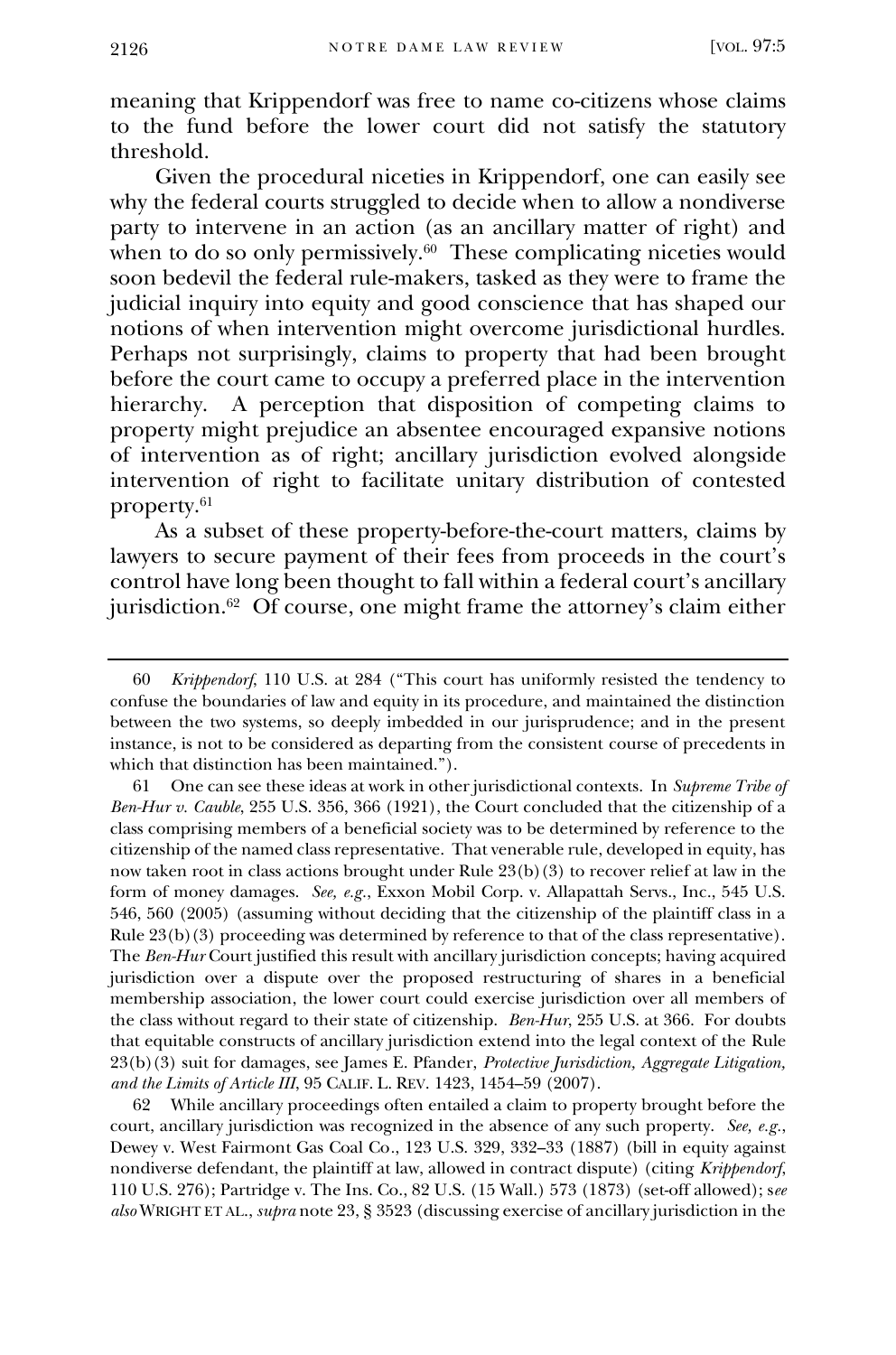as a petition to intervene<sup>63</sup> or as a motion to impress a lien on assets in the court's control.<sup>64</sup> Under the nineteenth century's dispensation, federal courts looked to state procedures to govern suits for damages; controlling state procedural rules would often promise a right to intervene<sup>65</sup> and would secure payment by way of a lien on any ultimate judgment or settlement.<sup>66</sup> In equity, federal courts did not look to state law; federal equity practice governed the attorney's motion for payment of fees.<sup>67</sup> Courts justified their imposition of a lien on any

66 *See Wilkinson*, 14 F. at 780–81.

67 *See* Moore & Levi, *supra* note 63, at 578–81. Equity Rule 37 stated, in relevant part, that "[a]nyone claiming an interest in the litigation may at any time be permitted to assert his right by intervention, but the intervention shall be in subordination to, and in recognition of, the propriety of the main proceeding." LILE, *supra* note 34, at 241; *see also*  Chandler & Price Co. v. Brandtjen & Kluge, Inc., 296 U.S. 53, 59 (1935).

absence of property under court control); Eliot, *supra* note 45, at 380. The same was true in ancillary proceedings for attorneys' fees, which can proceed other than as a claim to property before the court. *See, e.g.*, Dean v. Holiday Inns, Inc., 860 F.2d 670 (6th Cir. 1988) (rejecting attorney's attempt to challenge jurisdiction on diversity grounds after he successfully intervened to recover attorneys' fees in an underlying tort action and was disappointed with the result); Eikel v. States Marine Lines, Inc., 473 F.2d 959 (5th Cir. 1973) (allowing diversity-destroying attorney to join litigation where two other attorneys had sued a corporation *in personam*); Iowa v. Union Asphalt & Roadoils, Inc., 409 F.2d 1239 (8th Cir. 1969) (in an antitrust action, affirming the district court's power to take ancillary jurisdiction over attorneys' fees dispute that arose during the underlying litigation); Maddox v. Jinkens, 88 F.2d 744 (D.C. Cir. 1936) (where the underlying dispute was one of contract, allowing attorney to sue in equity in an ancillary proceeding where he was otherwise entitled to sue at law).

<sup>63</sup> *See* James Wm. Moore & Edward H. Levi, *Federal Intervention I. The Right to Intervene and Reorganization*, 45 YALE L.J. 565, 584 (1936) ("A petitioner claiming a contingent fee was said to have a like right of intervention in an accounting suit upon the theory of a lien on the fund in court.").

<sup>64</sup> *See* Wilkinson v. Tilden, 14 F. 778, 780–81 (C.C.S.D.N.Y. 1883) (in a suit at equity, and on the attorney's *motion*, placing a lien on any recovered funds—by decree or settlement—to cover a dismissed attorney's contingency fee prior to allowing substitution of counsel); Isaacs v. Abraham, 13 F. Cas. 151, 151 (C.C.D. Mass. 1878) (No. 7,094) (noting that "substitution of solicitors in equity is made on motion, . . . granted as a matter of course, [but] subject to the lien of the former solicitors").

<sup>65</sup> In the nineteenth century, "Congress had provided that, for actions at law, the federal courts would apply the procedural rules of the states in which they sat." Peter A. Appel, *Intervention in Public Law Litigation: The Environmental Paradigm*, 78 WASH. U. L.Q. 215, 244 (2000). And "in nearly all states, either by a general statute on intervention, specific statutes, or judicial decisions, a third person [could] intervene . . . ." Moore & Levi, *supra* note 63, at 576; *see also* Caleb Nelson, *Intervention*, 106 VA. L. REV. 271, 308 (2020). Lee pursued intervention by relying on Louisiana law. Letter Brief for Appellee, Griffin v. Lee, 621 F.3d 380 (2010), (No. 09-30734), 2010 WL 5066838, at \*2 (explaining that intervention was predicated on "Louisiana law pertaining to the making and enforcement of contingency fee contracts in exchange for legal representation").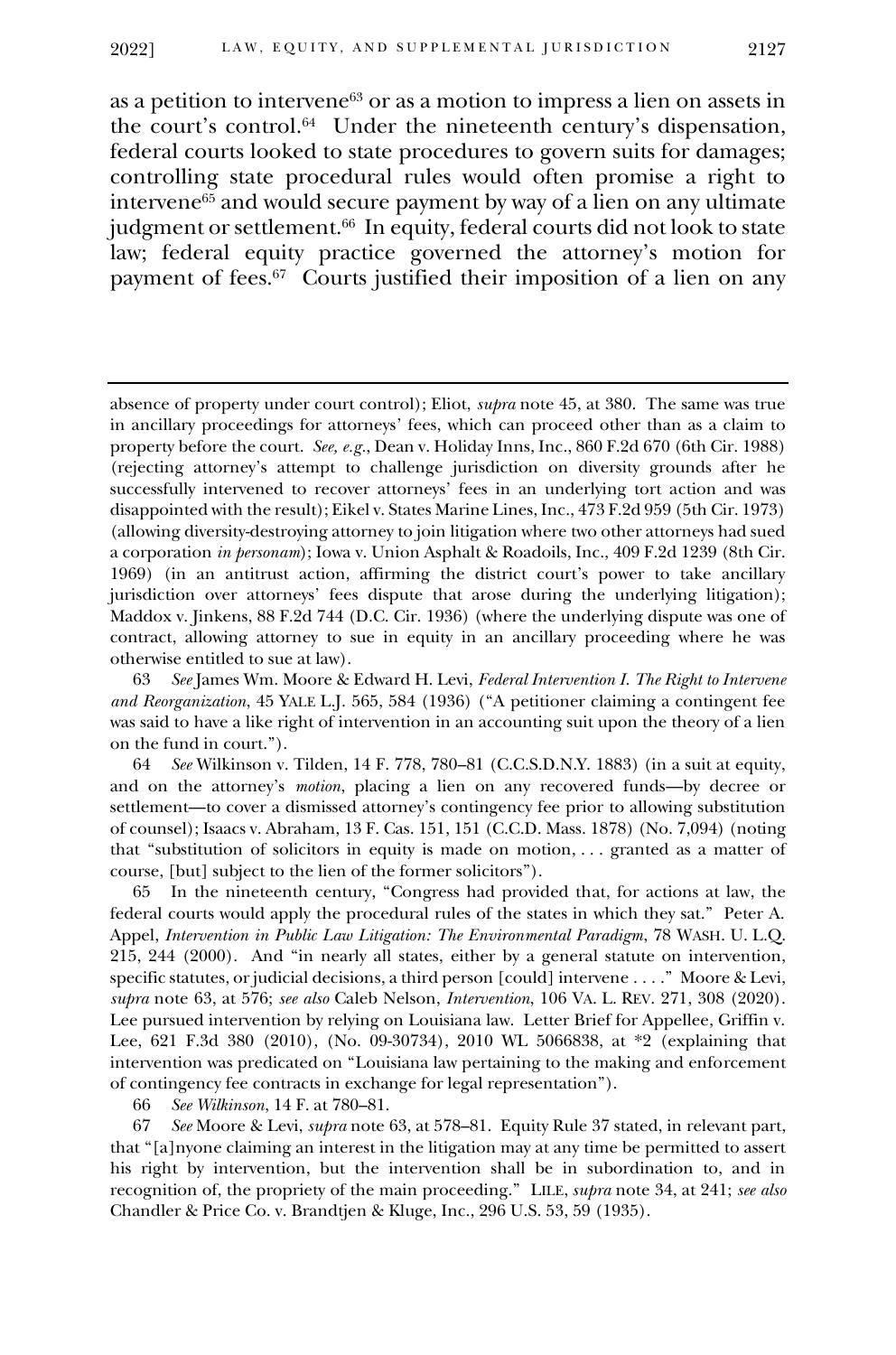fund generated by decree or settlement by invoking their duty to protect attorneys as "officers of the court."<sup>68</sup>

The decision of the drafters of the Federal Rules to fashion a single civil action in 1938, merging law and equity, does not appear to have had much impact on the willingness of federal courts to exercise ancillary jurisdiction over intervening parties.<sup>69</sup> By the 1930s, following the rationale espoused in leading cases, $70$  lower federal courts consistently allowed lawyers to present fee petitions, taking the position that they were entitled to intervene and that the courts' ancillary jurisdiction extended to such petitions regardless of the parties' citizenship.<sup>71</sup> The drafters of Rule 24 captured the idea with a distinction between intervention of right and permissive intervention.<sup>72</sup> In an insightful account of these developments, Caleb Nelson notes the connection between intervention of right and ancillary jurisdiction; he explains that courts operating under the 1938 Rules tended to characterize some interventions as of right to ensure the presumptive availability of ancillary jurisdiction that was thought to follow.<sup>73</sup> Whatever those dynamics, federal courts applying the new rules after 1938 broadly understood that their ancillary jurisdiction

70 *See, e.g.*, Barnes v. Alexander, 232 U.S. 117, 118–19 (1914) (upholding propriety of awarding fees to departing attorney as a condition of permitting client to change counsel in the course of litigation). *Barnes* itself arose in a territorial federal court and did not present jurisdictional issues.

72 Appel, *supra* note 65, at 246. Since Moore was actually part of the Advisory Committee, his research with Levi "provided the template for what [would become]" Rule 24. Nelson, *supra* note 66, at 312–14; *see also* 7C CHARLES ALAN WRIGHT, ARTHUR R. MILLER & MARY KAY KANE, FEDERAL PRACTICE & PROCEDURE § 1920 (3d ed. 2007).

73 See Nelson, *supra* note 66, at 316.

<sup>68</sup> Sloo v. Law, 22 F. Cas. 365, 365 (C.C.S.D.N.Y. 1859) (No. 12,958)*; see also* Bd. of Supervisors v. Brodhead, 44 How. Pr. 411, 417 (N.Y. Sup. Ct. 1873) ("[An attorney] is an officer of the court, subject to its summary control, and entitled to its protection.").

<sup>69</sup> Moore & Levi, *supra* note 63, at 579–80 (noting that, while the Law and Equity Act of 1915 failed to authorize intervenors to present equitable defenses or counterclaims in actions at law, courts could "treat the equitable claim as though it were an ancillary bill in equity, dependent upon the main action as to jurisdiction, but independent in other respects"). Moore & Levi assumed that the problem of statutory authorization regarding the distinct domains of law and equity would "become purely academic" after the impending merger. *Id.* at 580.

<sup>71</sup> *See, e.g.*, Maddox v. Jinkens, 88 F.2d 744 (D.C. Cir. 1936) (affirming ancillary equitable power to award attorneys' fees even where the attorney could also have sued at law); Wallace v. Fiske, 80 F.2d 897, 901–02 (8th Cir. 1935) (allowing ancillary petition for attorneys' fees after final conclusion of appeals on administration of estate, noting that the petition was "in no proper sense a separate and distinct suit"); Woodbury v. Andrew Jergens Co., 69 F.2d 49, 50 (2d Cir. 1934) (finding that there was "no doubt" that a petition for attorneys' fees was "strictly ancillary to the main suit" and was therefore "independent of the citizenship of the parties"); Musica v. Prentice, 211 F. 326 (5th Cir. 1914) (denying ancillary jurisdiction to award intervening attorneys' fees because the fees were unrelated to the underlying action).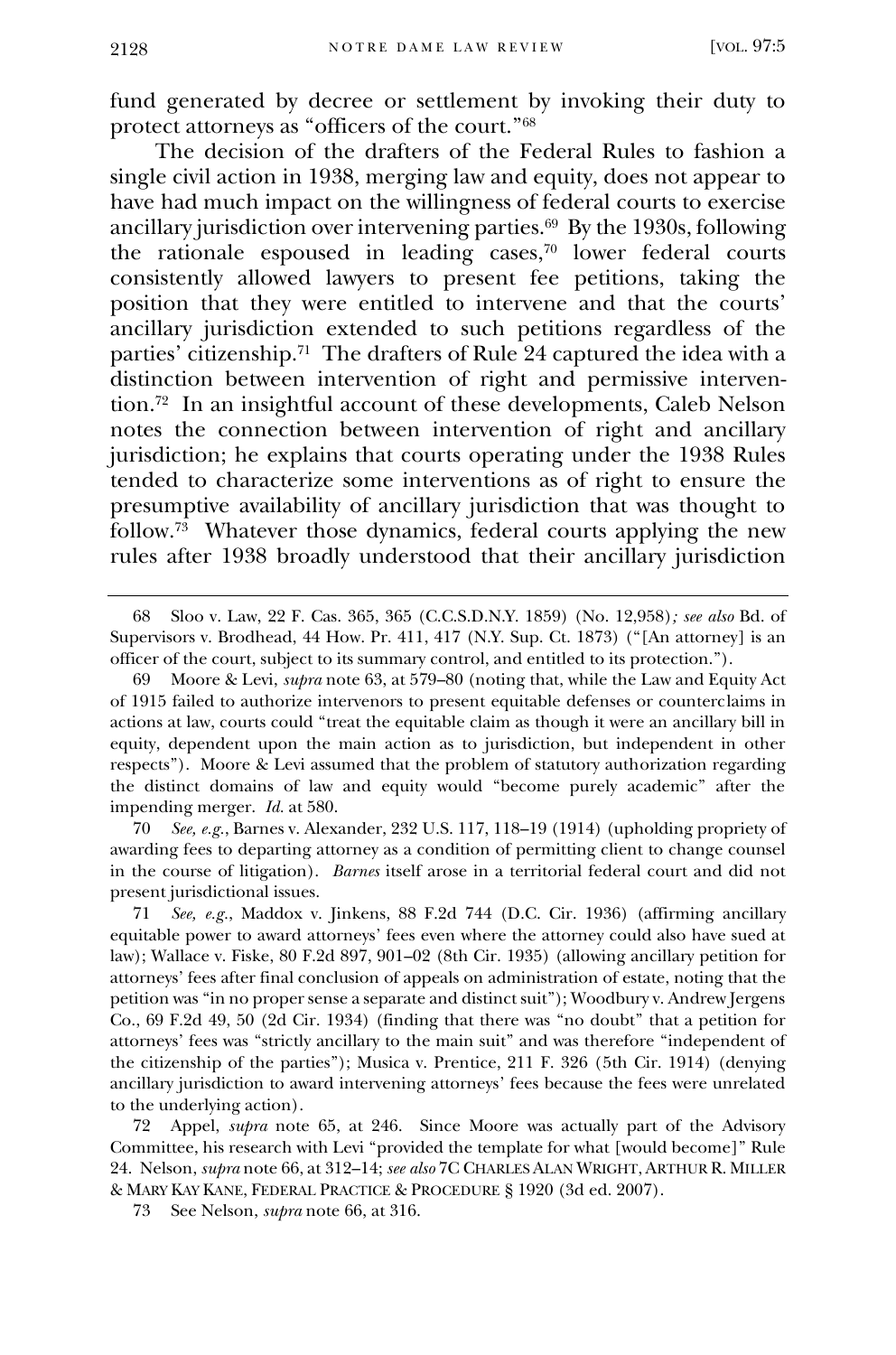2022]

extended to petitions seeking to collect attorneys' fees from property in the court's actual or constructive control.<sup>74</sup>

## III. EQUITY AND § 1367

Enter § 1367 in 1990. Subsection (a) provides for the exercise of supplemental jurisdiction over claims so related to those in a civil action within the district court's original jurisdiction as to form a single constitutional case within the meaning of Article III.<sup>75</sup> All hands agree

<sup>74</sup> *See*, *e.g.*, Cluett, Peabody & Co. v. CPC Acquisition Co., 863 F.2d 251, 256 (2d Cir. 1988) ("It is well settled that '[a] federal court may, in its discretion, exercise ancillary jurisdiction to hear fee disputes . . . between litigants and their attorneys when the dispute relates to the main action.'") (quoting Rosenman Colin Freund Lewis & Cohen v. Richard, 600 F. Supp. 527, 531 (S.D.N.Y. 1984)); Dean v. Holiday Inns, Inc., 860 F.2d 670, 671–72 (6th Cir. 1988) (holding that, where attorneys intervened under Rule 24 to seek attorneys' fees and later challenged jurisdiction because they were unhappy with the result, the original suit's satisfaction of diversity jurisdiction could not be defeated by a nondiverse attorney intervening under Rule 24); Taylor v. Kelsey, 666 F.2d 53, 54 (4th Cir. 1981) (per curiam) (affirming denial of ancillary jurisdiction over attorneys' fees dispute where the dispute "did not arise as a matter of necessity from" the underlying litigation and the court lacked control of funds necessary "to establish and distribute a fee"); Williams v. Alioto, 625 F.2d 845, 848 (9th Cir. 1980) (noting that claims on motion for "attorneys' fees ancillary to the case survive independently under the court's equitable jurisdiction, and may be heard even though the underlying case has become moot"); Grimes v. Chrysler Motors Corp., 565 F.2d 841, 844 (2d Cir. 1977) (allowing multiple plaintiff's attorneys to intervene to resolve a fee dispute against a settlement fund despite a lack of diversity between the attorneys and an absence of factual relatedness to the underlying diversity suit); Iowa v. Union Asphalt & Roadoils, Inc., 409 F.2d 1239, 1244 (8th Cir. 1969) (affirming district court power over attorneys' fees dispute "as ancillary to its jurisdiction over the principal action"); Bounougias v. Peters, 369 F.2d 247, 249–50 (7th Cir. 1966) (rejecting exercise of ancillary jurisdiction over attorneys' fees intervention where the underlying litigation "was completely terminated" and final judgment had been "satisfied and distributed" prior to the attempted intervention such that "no property connected" to the fee dispute remained in court control); Nat'l Equip. Rental Ltd. v. Mercury Typesetting Co., 323 F.2d 784, 786 (2d Cir. 1963) (granting interlocutory review over district court's decision to stay original proceedings until a dismissed attorney was paid and reversing because the attorney's claim was unrelated "to the matters still pending before the district court"); Am. Fed'n of Tobacco-Growers, Inc. v. Allen, 186 F.2d 590, 592 (4th Cir. 1951) (per curiam) (rejecting the need for diversity in attorneys' fees interventions and relying on constructive control of a settlement fund to justify intervention of right where the "attorney who alleges that he has been mistreated is an officer of the court"); Moore Bros. Constr. Co. v. City of St. Louis, 159 F.2d 586, 588 (7th Cir. 1947) (allowing intervention against diversity and noting that the suit's original parties "were both entitled to have" the attorneys' liens "determined in the main proceeding, without being subjected to the further state court litigation"); *see also*  Richard A. Matasar, *Rediscovering "One Constitutional Case": Procedural Rules and the Rejection of the* Gibbs *Test for Supplemental Jurisdiction*, 71 CALIF. L. REV. 1399, 1475–77 (1983) (discussing how federal courts have "exercised jurisdiction over attorney's fee disputes arising during or after the resolution of federal cases when the fee disputes are factually unrelated to the main federal case").

<sup>75</sup> 28 U.S.C. § 1367(a) (2018).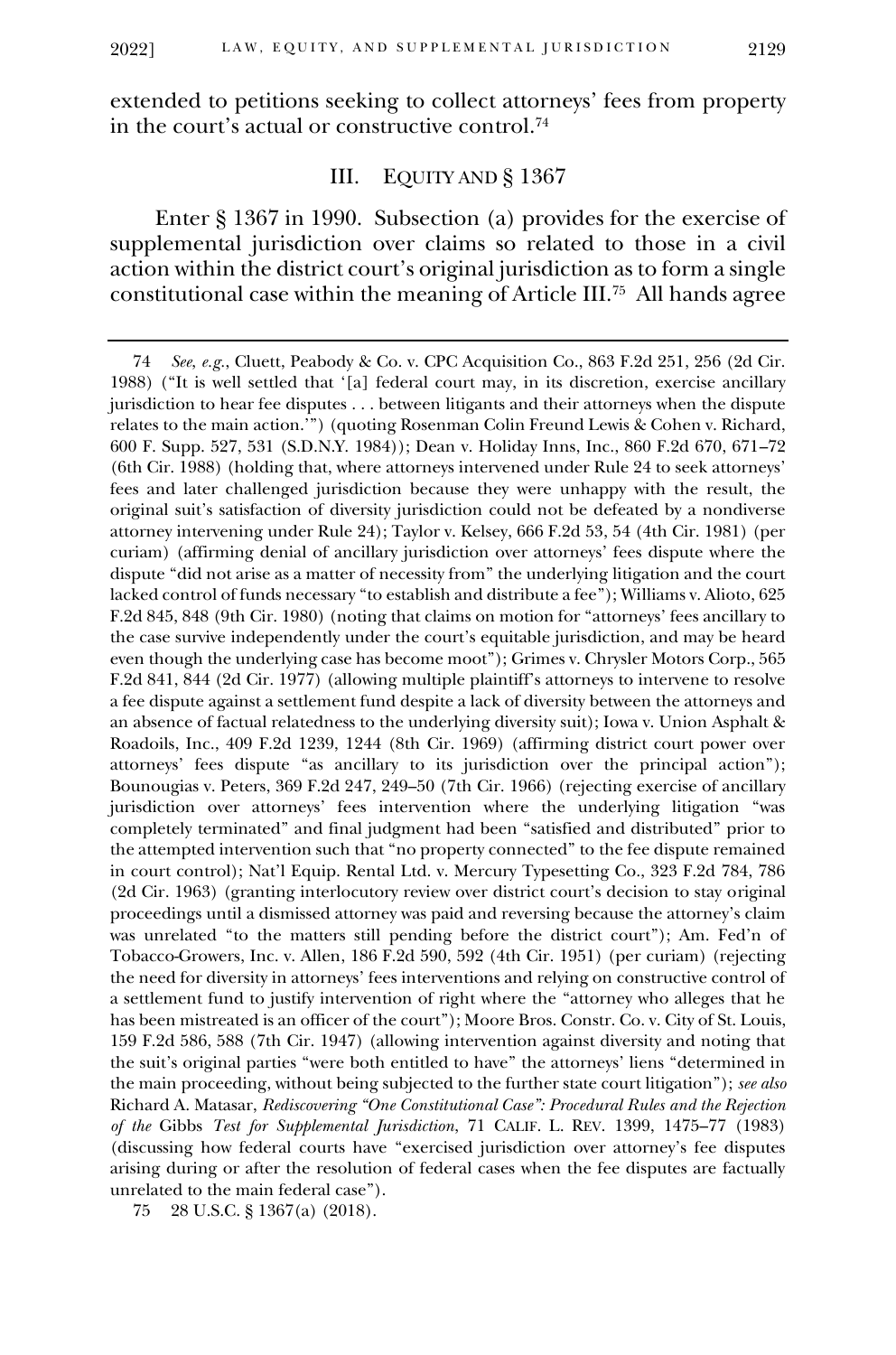that the provision codifies expansive conceptions of pendent and ancillary jurisdiction and expressly authorizes the joinder of new parties to supplemental claims.<sup>76</sup> The statute thus provides a framework for pendent-claim and -party jurisdiction, overruling *Finley*, and authorizes the exercise of various forms of ancillary jurisdiction, including those listed in *Owen Equipment v. Kroger* as uncontroversial: impleader, cross-claims, and counterclaims.<sup>77</sup>

Of course, much of the controversy has focused on subsection (b), which attempts to ward off the exercise of supplemental jurisdiction in specified situations in which it would threaten the rules of complete diversity.<sup>78</sup> Thus, in diversity proceedings, subsection (b) forecloses the exercise of supplemental jurisdiction over claims by *plaintiffs* against persons made parties under Rules 14, 19, 20, and 24 and claims by persons proposed for joinder as *plaintiffs* under Rule 19 or persons seeking to intervene as plaintiffs under Rule 24. But these limits come into play only when exercising jurisdiction "would be inconsistent with" the rules of diversity jurisdiction.<sup>79</sup>

In adopting tailored restrictions on supplemental jurisdiction in diversity, Congress seemingly had in mind the *Owen Equipment v. Kroger*  scenario and other end-runs around complete diversity. That explains the statute's focus on claims by *plaintiffs* against newly joined parties; ancillary jurisdiction might extend, say, to the impleader of a thirdparty defendant but would not extend to the plaintiff's claim against that third-party defendant, especially one who was (as in *Kroger*) waiting in the wings. The same was apparently true when plaintiffs wait in the wings and then seek intervention. One example of such wingwaiting intervention appeared in the materials on which Congress relied in drafting the statute.

Those materials called attention to a case, *Drumright v. Texas Sugarland*, in which intervention played a role quite like that in *Kroger v. Owen Equipment*. 80 In *Drumright*, the district court first dismissed a

80 *See* Drumright v. Tex. Sugarland Co., 16 F.2d 657 (5th Cir. 1927). On *Drumright*'s importance to the drafters of § 1367, see H.R. REP. NO. 101-734, at 29 n.18 (1990) (noting

<sup>76</sup> *See supra* note 5.

<sup>77</sup> *See* Owen Equip. & Erection Co. v. Kroger, 437 U.S. 365, 375 n.18 (1978). It may not be amiss to observe that these forms of ancillary jurisdiction arose in equity. *See* Moore v. N.Y. Cotton Exch., 270 U.S. 593, 609–10 (1926) (recognizing ancillary jurisdiction over counterclaim under Equity Rule 30); Freeman v. Howe, 65 U.S. (24 How.) 450, 460 (1861) ("The principle is, that a bill filed on the equity side of the court to restrain or regulate judgments or suits at law in the same court, and thereby prevent injustice, or an inequitable advantage under mesne or final process, is not an original suit, but ancillary and dependent, supplementary merely to the original suit, out of which it had arisen, and is maintained without reference to the citizenship or residence of the parties.").

<sup>78</sup> 28 U.S.C. § 1367(b) (2018).

<sup>79</sup> *Id.*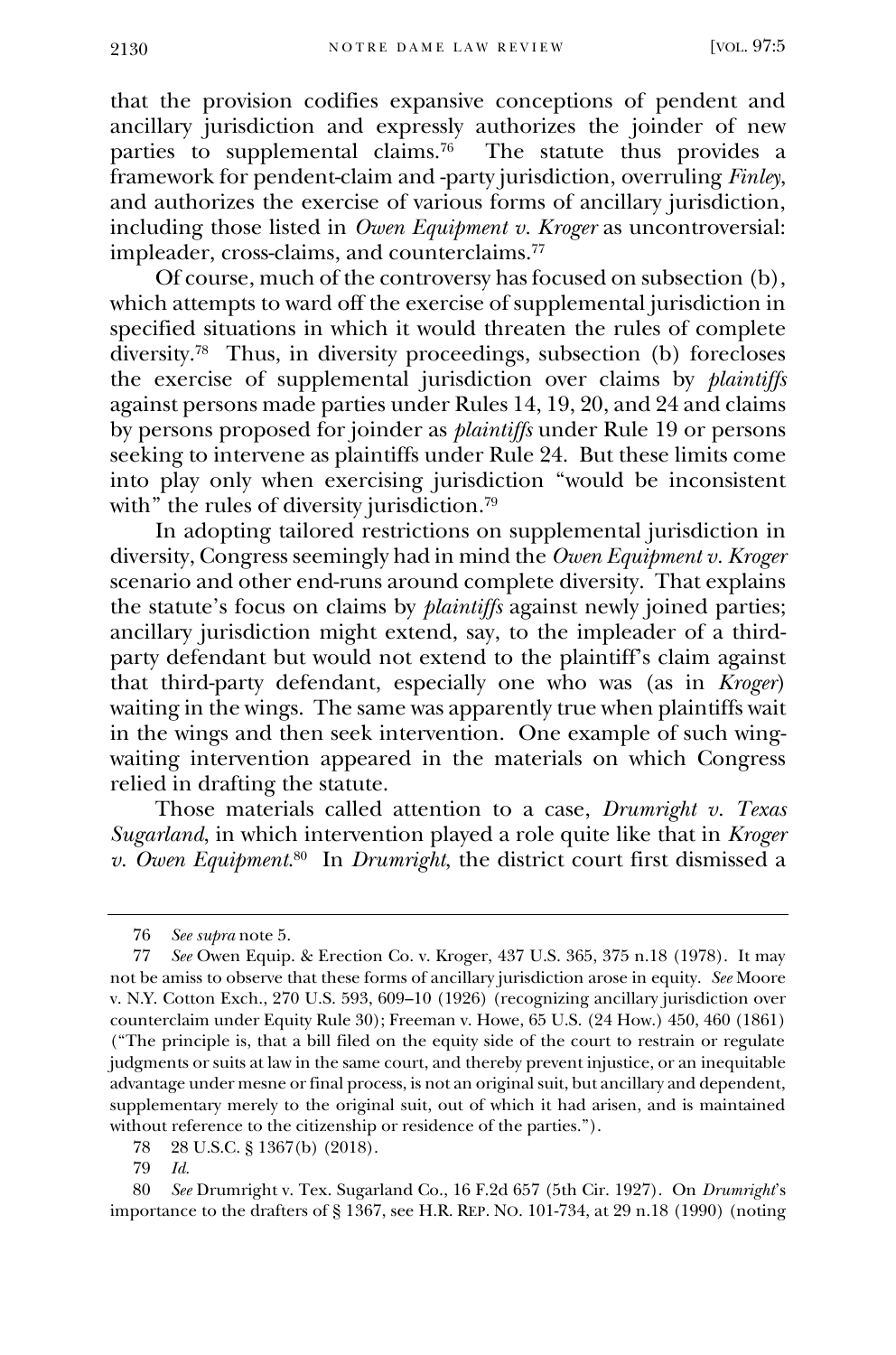bill in equity because one of the two plaintiffs was nondiverse.<sup>81</sup> After the action was re-filed as reconfigured to omit the jurisdictional spoiler, the omitted plaintiff filed a motion to intervene, invoking the court's ancillary jurisdiction.<sup>82</sup> The Fifth Circuit upheld the district court's decision approving ancillary jurisdiction, reasoning that the omitted plaintiff was a proper party to intervene even if not indispensable.<sup>83</sup> It was the disparate treatment of the omitted plaintiff under Rule 24 and Rule 19 that Congress sought to foreclose when ending the so-called Rule 19/Rule 24 anomaly. Why foreclose jurisdiction over claims by nondiverse plaintiffs deemed indispensable only to allow it over claims by those who can thread the intervention needle?<sup>84</sup>

Whatever one might say about the threat to complete diversity posed by intervening plaintiffs in cases such as *Drumright*, no such threat appears in a case like *Griffin v. Lee*. The attorney was, as we have seen, pursuing a claim to his fee after having withdrawn from the representation. 85 Unlike the omitted plaintiff in *Drumright*, Lee had no legal claim against the trustee (Chase) or against the individual defendants from Louisiana.<sup>86</sup> He was not waiting in the wings, invoking the district court's supplemental jurisdiction to join as an intervening plaintiff in a claim against nondiverse defendants. His beef was with his former client and his motion sought payment of fees

83 *See id.* at 658.

85 Notably, Griffin hired successor counsel and signaled his unwillingness to honor Lee's fee, thus bringing the fee dispute squarely within the ancillary jurisdiction of the district court. *See* Letter Brief of Appellee, *supra* note 65, at 14 (describing Griffin as having constructively discharged Lee by falsely denying the terms of Griffin's settlement with Chase and wrongly insisting that Lee lie in turn in an effort to abrogate the agreement).

desire to end the Rule 24/19 anomaly as described in 7A CHARLES ALAN WRIGHT, ARTHUR R. MILLER & MARY KAY KANE, FEDERAL PRACTICE & PROCEDURE § 1917, at 472–81 (2d ed. 1986) (discussing *Drumright* as a leading illustration of the anomaly)). *See generally* Richard D. Freer, Essay, *Compounding Confusion and Hampering Diversity: Life After* Finley *and the Supplemental Jurisdiction Statute*, 40 EMORY L.J. 445, 476–78 (1991) (coining the term Rule 24/19 anomaly and urging an expansion of jurisdiction to treat joinder under both Rules the same way).

<sup>81</sup> *See Drumright*, 16 F.2d at 657.

<sup>82</sup> *See id.*

<sup>84</sup> *See* 1 FED. COURTS STUDY COMM., WORKING PAPERS AND SUBCOMMITTEE REPORTS 567–68 (1990) ("In civil actions under § 1332 of this Title, jurisdiction shall not extend . . . to claims by parties who intervene under Rule  $24(b) \ldots$ "). The Committee found that interventions of right "involve less danger that claimants have connived to sidestep the complete diversity rule" and that "the ordinary presumption in favor of supplemental jurisdiction" should therefore apply. *Id.* at 551–52. The concern with conniving side-steps best explains the terms of subsection (b) and its focus on plaintiffs who would use supplemental jurisdiction to evade the complete diversity requirement.

<sup>86</sup> *See* Griffin v. Lee, 621 F.3d 380, 383 (5th Cir. 2010) (per curiam).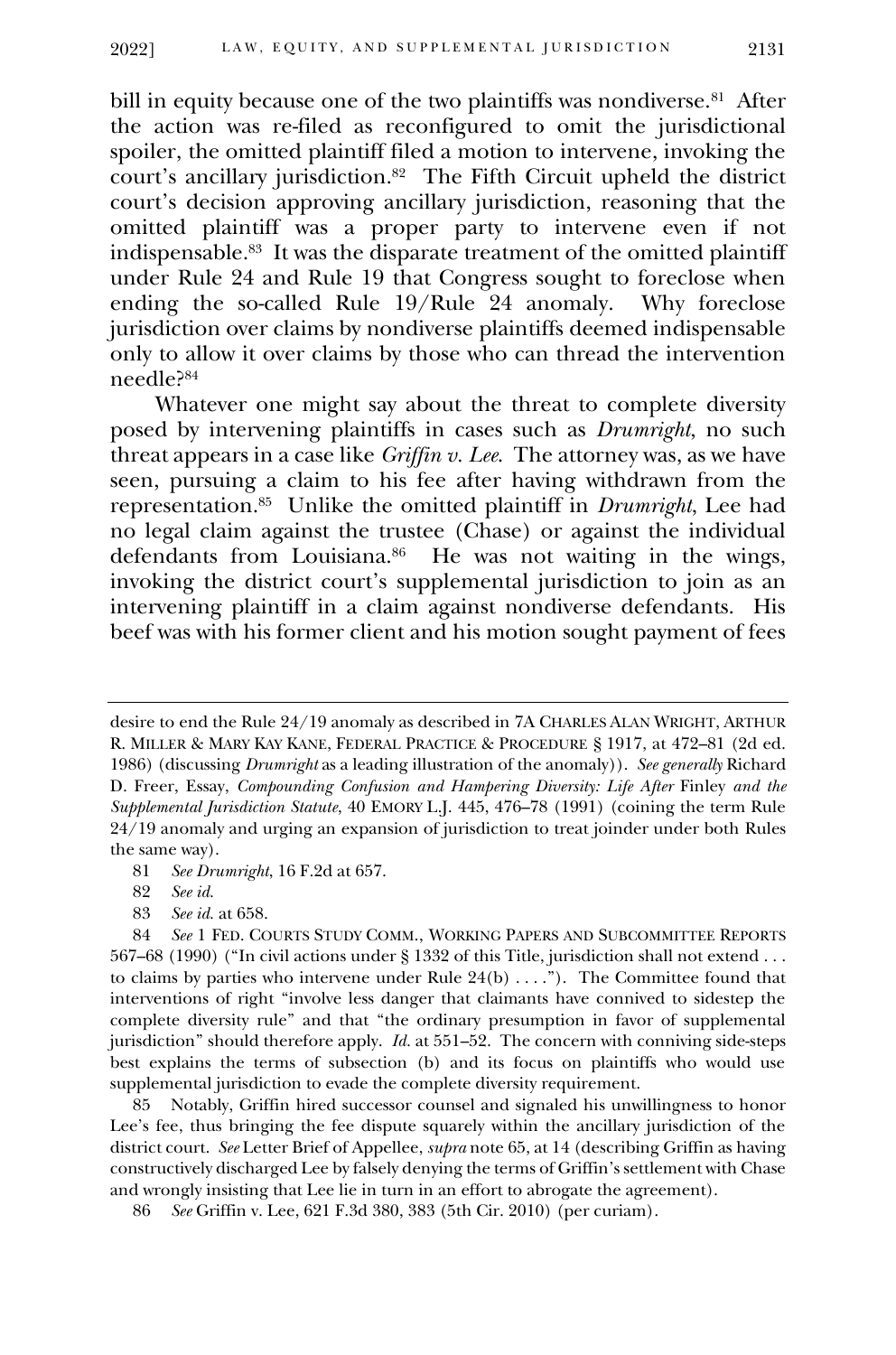from trust proceeds of which the district court had taken supervision.<sup>87</sup> Such a classically protective or defensive invocation of supplemental jurisdiction to secure the payment of an attorney's fee from property in the control of the court does not arise until the litigation (between diverse parties) in the main case has created a fund for distribution. That explains why federal courts had long agreed to assert ancillary jurisdiction over such claims, recognizing that they pose no threat to the complete diversity requirement.

While the statute does not specify that its restrictions apply to situations in which nondiverse plaintiffs "wait in the wings," federal courts have understood the provisions of § 1367(b) in precisely these terms.<sup>88</sup> Writing for the Seventh Circuit in *Aurora Loan Services v. Craddieth*, Judge Posner explained that the provision seeks "to prevent a two-step evasion of the requirement of complete diversity of citizenship by a person who, being of the same citizenship as the defendant, waits to sue until a diverse party with which it is aligned sues the defendant, and then joins the suit as an intervening plaintiff."<sup>89</sup> In other words, § 1367(b) seeks to foreclose the result in *Drumright*, "prevent[ing] *original* plaintiffs... from circumventing the requirements of diversity."<sup>90</sup> When the intervening party's interest arises in the course of litigation, the Seventh Circuit found that intervention poses no threat to complete diversity.<sup>91</sup> The statute's focus on plaintiffs who would have destroyed federal jurisdiction had they joined a suit at its outset "has no application to a party forced to intervene to protect an interest that arose during the course of a federal litigation in which he had no stake at the outset."<sup>92</sup> Other circuits have followed Posner's approach.<sup>93</sup>

Indeed, in a case on nearly all fours with *Griffin*, a thoughtful Sixth Circuit decision found that the equitable tradition of extending ancillary jurisdiction to the fee claims of departing attorneys had not been displaced by the language of § 1367(b). In *Exact Software v.* 

<sup>87</sup> *See id.*

<sup>88</sup> *See* Aurora Loan Servs., Inc. v. Craddieth, 442 F.3d 1018, 1025 (7th Cir. 2006) (asking whether at the time the complaint was filed, "a claimant [is] lurking in the wings").

<sup>89</sup> *Id.*

<sup>90</sup> *Id.* (quoting Viacom Int'l, Inc. v. Kearney, 212 F.3d 721, 726–27 (2d Cir. 2000)).

See *id.* 

<sup>92</sup> *Id.*

<sup>93</sup> *See* PTA-FLA, Inc. v. ZTE USA, Inc., 844 F.3d 1299, 1311 (11th Cir. 2016); Karsner v. Lothian, 532 F.3d 876, 884 (D.C. Cir. 2008). One finds Judge Posner's approach anticipated to some extent in Krippendorf v. Hyde, 110 U.S. 276, 285 (1884), which explained that courts should focus less on "the rules of equity pleading" and more on whether the claim in question "is to be considered entirely new and original, in the sense which this court has sanctioned, with reference to the line which divides the jurisdiction of the federal courts from that of the State courts."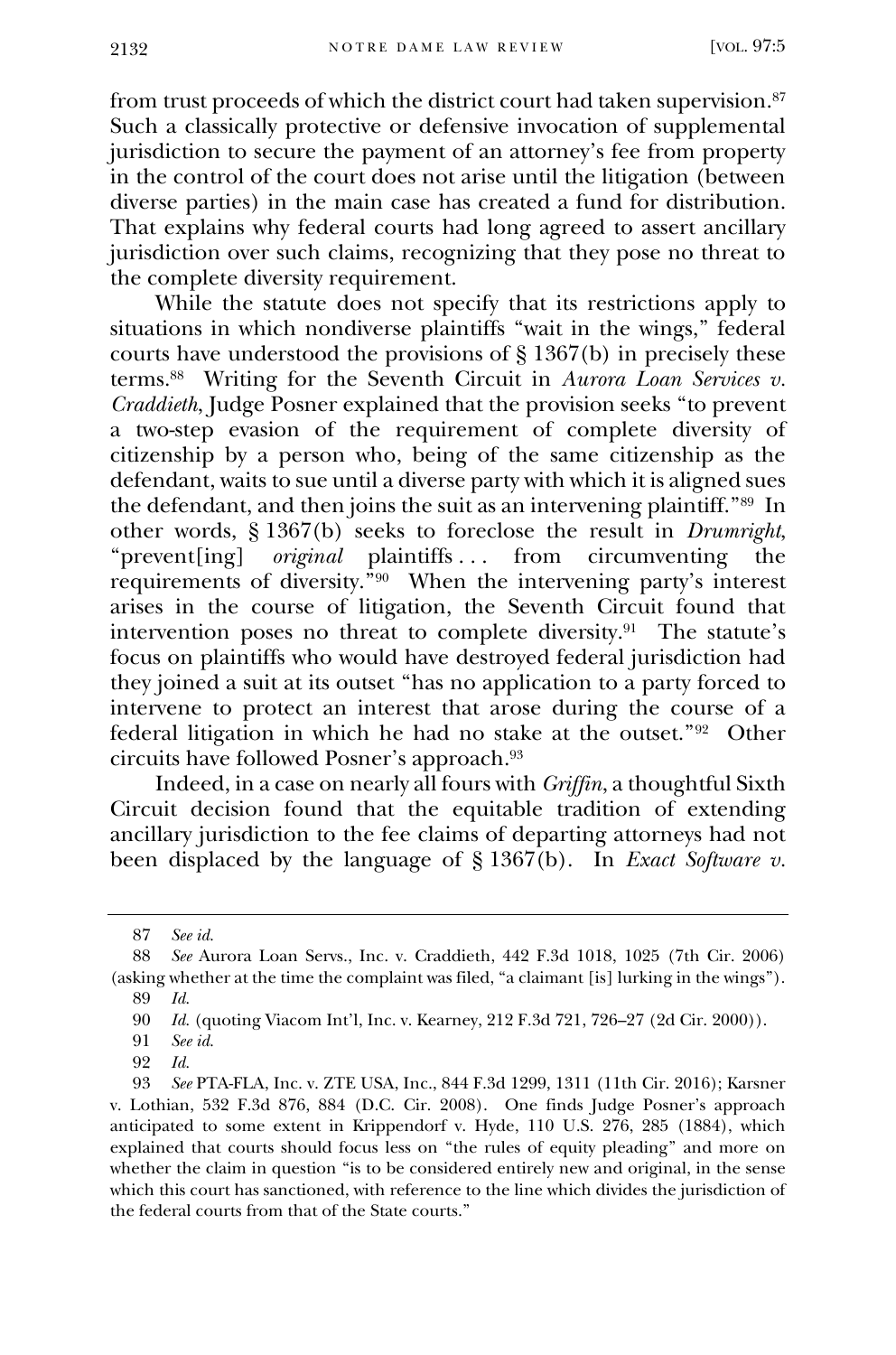*DeMoisey*, Judge Sutton drew on the history of ancillary jurisdiction over fee questions in concluding that the attorney's motion to recover his fee on the way out of the litigation was properly cognizable in a diversity proceeding without regard to his citizenship.<sup>94</sup> Judge Sutton described the practice of ancillary jurisdiction as longstanding, he explained that Congress would not lightly overturn so well-established a tradition, and he noted that the apparent purpose of the statutory limitation was to ward off evasions of the complete diversity requirement.<sup>95</sup> The fee dispute at the heart of the case did not implicate the statute's concern with evasion.

Some might worry that the reintroduction of equitable conceptions of ancillary jurisdiction to reach results like those in the Sixth and Seventh Circuits may tend to unsettle or at least muddy the clean lines that supposedly keep federal courts in their lane. Such a concern may have animated the Fifth Circuit in *Griffin* and may overlap with the perception that equitable discretion threatens the rule-of-law values of certainty and predictability.<sup>96</sup> We share the goal of jurisdictional clarity but do not believe that an embrace of ancillary concepts poses a threat to the rule of (jurisdictional) law. The structure of § 1367 suggests that Congress meant to broaden subject-matter jurisdiction in subsection (a), to narrow it slightly in subsection (b) to protect complete diversity, and to call for the exercise of judicial discretion in subsection (c) in the assessment of the wisdom of supplemental jurisdiction in particular cases. On our approach, ancillary jurisdiction concepts can help

96 For an evaluation and ultimate rejection of these rule-of-law concerns with equity, see Matthew Harding, *Equity and the Rule of Law*, 132 L.Q. REV. 278, 279–80 (2016).

<sup>94</sup> *See* Exact Software N. Am., Inc. v. DeMoisey, 718 F.3d 535, 542–44 (6th Cir. 2013).

<sup>95</sup> *Id.* at 543–44. For confirmation, see Herrmann v. Edwards, 238 U.S. 107, 118 (1915) (prior judicial construction of national bank status as insufficient to confer federal question jurisdiction was not altered by passage of the 1911 Judicial Code because "the intention of Congress to make . . . so radical a change from the rule which had prevailed for so long a period is not to be indulged in without a clear manifestation of such purpose"); Gay v. Ruff, 292 U.S. 25, 31, 37 (1934) (discussing at length, per Justice Brandeis, statutory construction, arguing that a new statute or amendment to a statute must be read in context, that, when read in such context, "there arises at least a doubt whether Congress intended to give the words . . . the comprehensive meaning attributed to them," and that in the 1916 Judicial Code, there is no evidence of congressional "intention to repeal any existing law or to depart from the long-existing policy of restricting the federal jurisdiction"); Toucey v. N.Y. Life Ins. Co., 314 U.S. 118, 145 (1941) (Reed, J., dissenting) ("The courts properly are hesitant to depart from literalism in interpreting a statute. Strong equities do induce departure from the ordinary course where the purpose of the Congress appears plain. It is hard to conceive of a statute, new or old, which has a meaning totally disassociated from supporting legislation or the body of adjudications within its ambit."); Shields v. Barrow, 58 U.S. (17 How.) 130, 141 (1855) (choosing to construe a new statute, "so far as it touches suits in equity  $\dots$  to be no more than a legislative affirmance of the rule previously established by" Supreme Court decisions).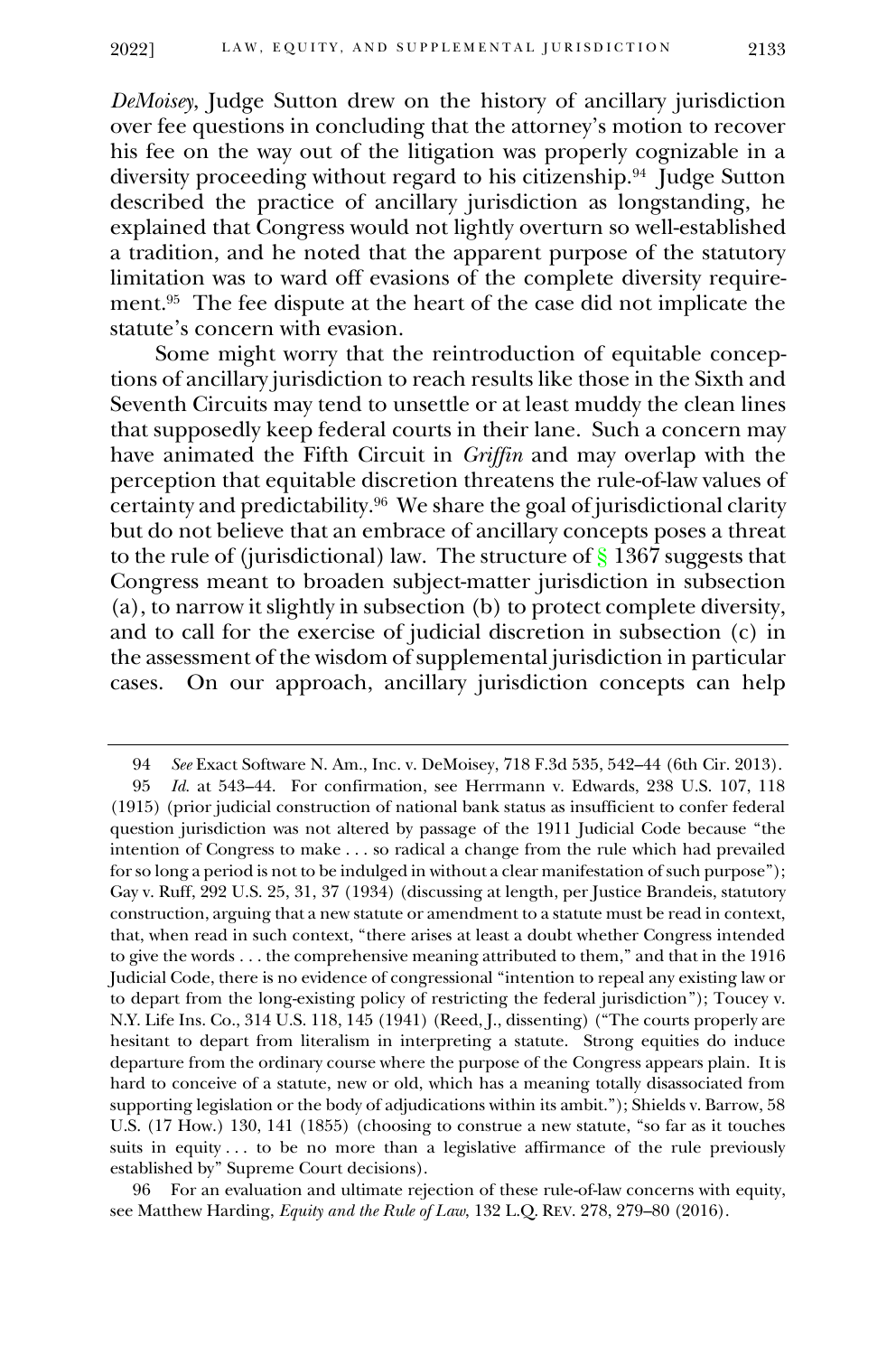answer the jurisdictional questions in subsection (b) without displacing the discretionary analysis of equitable factors in subsection (c). Such an approach tracks that in *United Mine Workers v. Gibbs*<sup>97</sup> and aligns with the Court's own efforts to facilitate the more efficient resolution of disputes by narrowing jurisdictionality.<sup>98</sup>

#### **CONCLUSION**

The supplemental jurisdiction statute was meant to solve a modest collection of problems, putting the federal courts in a position to consider fairness and convenience as they define the scope of litigation. The statute directly confers statutory authority, identified as missing in *Finley*, and otherwise confers a broad grant of jurisdiction. It directs the federal courts, in subsection (c), to bring judicial discretion (a hallmark of equity) to bear in deciding whether to allow certain legally permissible expansions of the litigation unit. Even subsection (b), which otherwise imposes limits, invites the federal courts to exercise judgment in testing jurisdictional expansions for "consistency" with the requirements of diversity. Although it does foreclose claims by those waiting in the wings, subsection (b) leaves ancillary jurisdiction intact.

In a statute that provides a framework for equitable assessments of jurisdictional expansion, federal courts go badly wrong if they bring a text-based, common-law mindset to the interpretation of subsection (b). Section 1367 does not define the scope of supplemental jurisdiction with the precision or prolixity of a tax code. Instead, by incorporating the requirements of original jurisdiction as the predicate for jurisdictional expansion, it contemplates continuity with the past.<sup>99</sup> Maintaining that continuity can be challenging; with its merger into a statutory grant of supplemental jurisdiction, the distinctive history of ancillary proceedings in equity has receded from view. But with patience and judgment and curiosity (all of which went

<sup>97</sup> *See* United Mine Workers v. Gibbs, 383 U.S. 715, 727 (1966) (distinguishing the question of jurisdictional power as one ordinarily resolved "on the pleadings" from district court's continuing authority to evaluate the wisdom of pendent-claim jurisdiction as the case progresses).

<sup>98</sup> In a series of cases, the Supreme Court has taken a progressively narrower view of jurisdiction in part to avoid the disruptive consequences of jurisdictional characterizations and dismissals. *See, e.g*., Henderson v. Shinseki, 562 U.S. 428, 434–35 (2011). *See generally* Erin Morrow Hawley, *The Supreme Court's Quiet Revolution: Redefining the Meaning of Jurisdiction*, 56 WM. & MARY L. REV. 2027, 2030 (2015).

<sup>99</sup> For an account of a similar problem with excessive textualism in the interpretation of the bankruptcy code, see Kull, *supra* note 1, at 1805 (citing *In re* Omegas Group, 16 F.3d 1443 (6th Cir. 1994), as a "notorious" example of a court's refusing to recognize a constructive trust on the ground that it had not been authorized by statute).